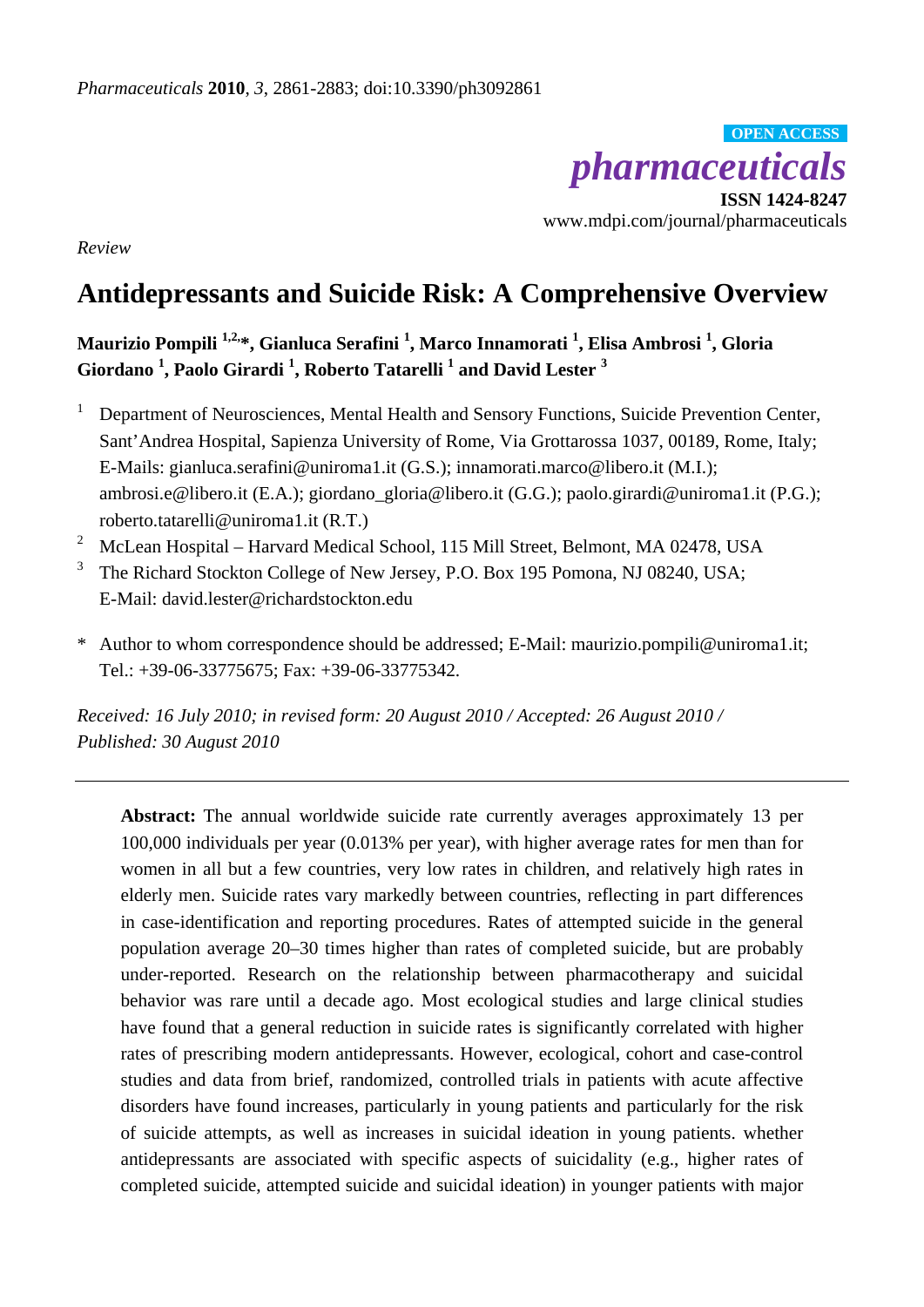affective disorders remains a highly controversial question. In light of this gap this paper analyzes research on the relationship between suicidality and antidepressant treatment.

**Keywords:** suicidal risk; antidepressants; pharmacotherapy; younger patients

### **1. The Complex Challenge of Suicide**

The annual worldwide suicide rate currently averages approximately 13 per 100,000 individuals per year (0.013% per year), with higher average rates for men than women in almost all countries, low rates in children, and relatively high rates in elderly men [1–4]. Suicide rates vary markedly among regions of the world, countries and locales, in part reflecting differences in case-identification and reporting procedures [2,5]. Estimated rates of attempted suicide are much less reliable than for completed suicide. Rates of attempted suicide in the general population average 20–30 times higher than rates of completed suicide, but are probably under-reported. Suicide attempts range widely in method and seriousness of intent [6,7]. The ratio of attempts/suicides in clinical samples of mooddisorder patients is much lower, suggesting a greater lethality of suicidal behaviors [8]. Most cases of suicide (81%–95%) in the general population involve psychiatric illnesses, nearly half of which (48.5%) are mood disorders [9]. Internationally, the overall average suicide rate has been rising gradually over the past half-century, with increases reported in about half of the nations, mainly among men, and moderate decreases found in the other half, including Northern Europe and North America. These improvements could reflect improved diagnosis and treatment of mood disorders during the same period [4,10–13]. The risk of completed suicide within five years is twice as high among men than women (8.3% *vs*. 4.3%), as expected, and most occurred within a year of follow-up by a psychiatric hospital [14]. The ratio of attempts to subsequent suicides (A/S) also was half as great in men as in women (12:1 *vs*. 23:1), consistent with the greater lethality of suicide actions in men. The risk of subsequent suicide was higher in men below the age of 35 versus above the age of 35 (9.7% *vs*. 7.0%), but higher in women older than this age than those below this age (6.0% *vs*. 2.5%). Accordingly, the relative risk among younger men was four-times higher than in younger women (9.7% versus 2.5%), whereas the relative risk in older men and women did not differ much (7.0% versus 6.0%), indicating that the lethality of suicidal behavior in women over age 35 approaches that of men of similar age. Suicide rates are surprisingly high among persons diagnosed with anxiety disorders [15,16].

Severe anxiety may accompany suicidal behavior [17], but the evidence that anti-anxiety medications reduce suicidal risk in anxiety disorder patients is very limited [16]. The general risk factors for suicide include the presence of a major mood disorder with hopelessness, especially when co-occurring with alcohol or substance abuse [2,6,9,18]. The risk is especially high among young, impulsive-aggressive and older unmarried men [2,3]. The risk of suicide in bipolar patients continues to be high, despite the introduction of a growing number of new treatments. Tondo, Lepri, and Baldessarini [19] suggested that the risk of dying by suicide among bipolar disorder patients is nearly 10%, assuming potential risk-exposures of 60 years or more. More than one-third of all suicidal acts occurred within the first year from illness-onset, and more than half within the first five years of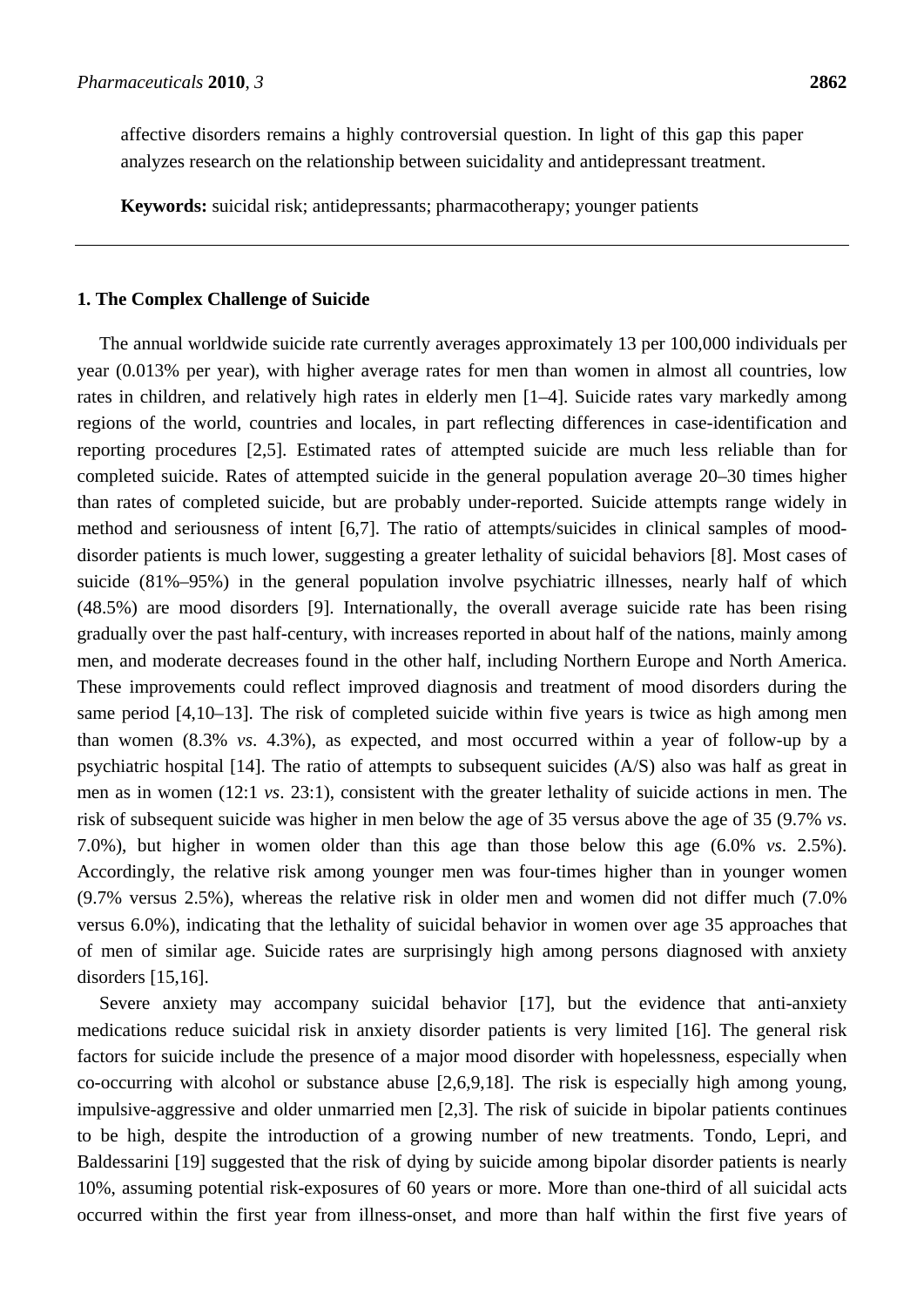illness, indicating the need for early diagnosis and intervention in major mood disorders. Approximately three-quarters of the unresolved morbidity among bipolar disorder patients is a result of depression [20–23], and this, no doubt, encourages high rates of utilization of antidepressants as a treatment option, even though such treatment is neither approved by regulatory bodies, nor well supported by available clinical research as either effective or safe in bipolar patients [24,25]. Furthermore, antidepressant treatments are associated in some patients with dysphoric-mixed-agitated or psychotic states that can increase suicidal risk [26–28]. The effects of treatments on suicidal risk have been a topic of growing research interest in recent years, but evidence that most modern psychiatric treatments reduce long-term suicide risks is very limited [2,3,29–31]. In view of this gap, the present chapter will systematically review whether the use of antidepressants is associated with benefits in terms of completed or attempted suicide and whether the increasing use of SSRIs is associated with benefits in terms of decreased rates of suicide, with the aim of generating evidencebased suggestions for clinicians.

In order to provide an overview of research antidepressants and suicide risk, we performed careful MedLine, Excerpta Medica, PsycInfo and Index Medicus searches to identify all papers and book chapters in English during the period 1965–2010. The search terms used were "suicide", "suicidal", "suicidality" and all suicide-related terms, "antidepressants", "antidepressant agents", "selective serotonin reuptake inhibitors (SSRI)", "Serotonin-Norepinephrine Reuptake Inhibitors (SNRI)" "noradrenergic and specific serotonergic antidepressants (NaSSA)", "selective noradrenaline reuptake inhibitor (NaRI)," "Norepinephrine and Dopamine Reuptake Inhibitor (NDRI)" "tricyclics (TCA)", and "Monoamine oxidase inhibitor (IMAO)". Where a title or abstract seem to describe a study eligible for inclusion, the full article was obtained and examined to ascertain its relevance based on the inclusion criteria. Any discrepancies between the two reviewers who, blind to each other, examined the studies for possible inclusion, were resolved by consultations with senior authors. The combined search strategies yielded over 500 abstracts. After a complete analysis of the abstracts, 200 full-text articles were reviewed. Approximately 130 studies met our inclusion criteria and were included, focusing on the most recent studies for the present review.

#### **2. Antidepressants and Suicidal Risk**

Only recently has the effect of antidepressant treatments on suicidal behavior and the increased overall mortality associated with major psychiatric disorders become a focus of research interest [32,33,34]. A highly controversial question is whether antidepressant treatment modifies the risk of various aspects of "suicidality" among patients with major depressive disorders [35–41], especially whether the selective serotonin reuptake inhibitors (SSRIs) may cause worsening of suicidal thoughts in vulnerable people [42,43].

In 2005, a systematic review of published randomized controlled trials comparing SSRIs with other active treatments or placebo found an almost 2-fold increase in the odds of fatal and nonfatal suicide acts among those exposed to SSRIs [44]. However, no increased risk was observed when only fatal suicide acts were included. Among adolescents, a recent study found that SSRIs utilization significantly increased the risk of completed or attempted suicide [45] whereas, among adults, SSRI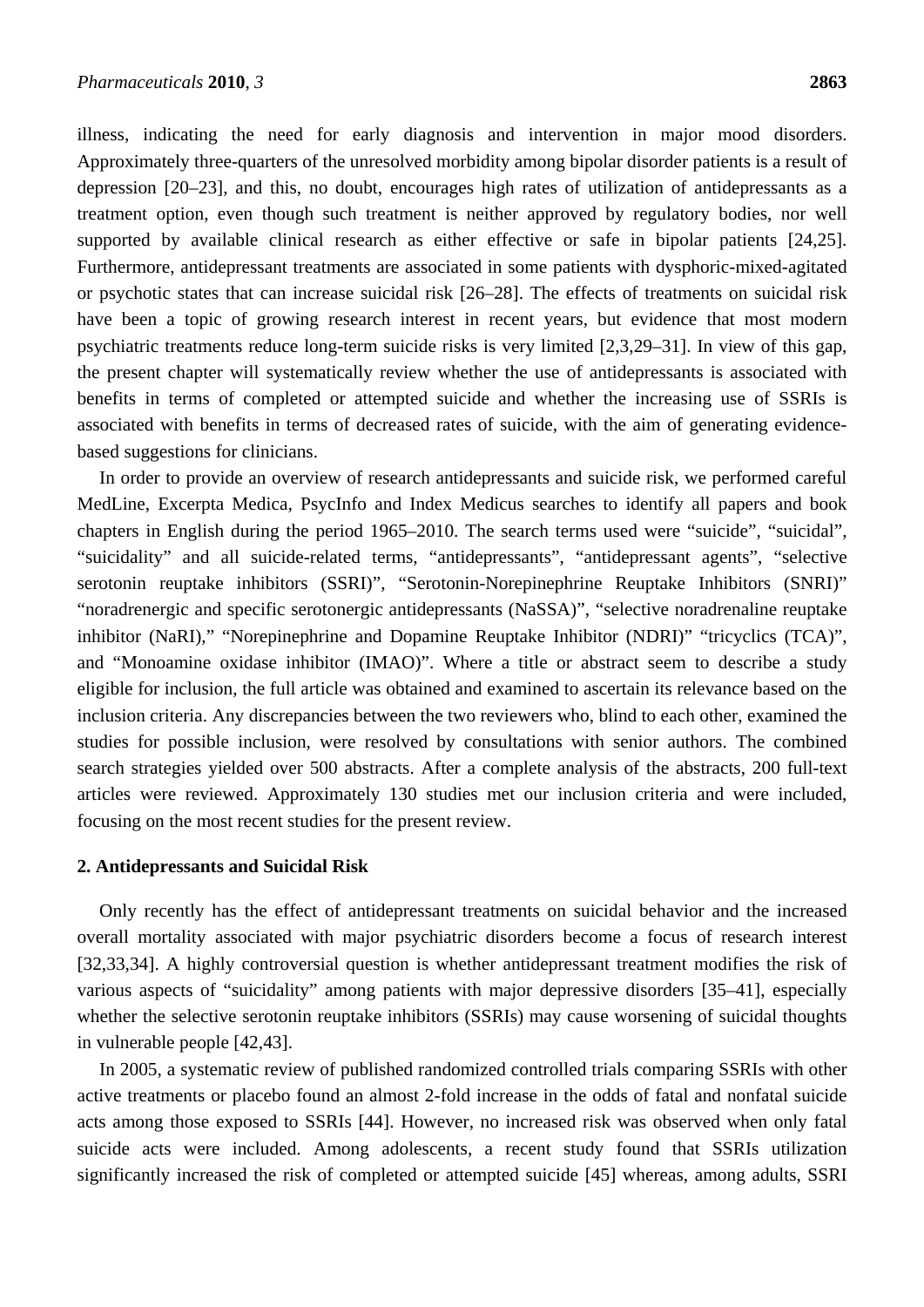use significantly decreased the risk of completed or attempted suicide and, among people aged 65 or more years, the use of SSRIs had a significant protective effect [45].

Another systematic review by Gunnell *et al*. [46] compared the use of SSRIs and placebo in adults with depression and other clinical conditions and showed no evidence of increased risk of completed suicide and only weak evidence of increased risk of non-fatal self-harm. More recently, the U.S. Food and Drug Administration (FDA) performed a meta-analysis of individual patient data from 372 randomized placebo-controlled trials of antidepressants, with a total of nearly 100,000 patients, and reported that suicidal behavior was strongly related to age [47]. The risk associated with antidepressant use relative to placebo was increased among patients aged 25, or younger whereas it was reduced among patients aged 65 or more. The risk among adult patients aged 25–64 years was not significant, but it was reduced when suicidal ideation and behavior were considered together [48]. Based on these findings, in 2007 the FDA ordered that all antidepressant drugs carry an expanded black-box warning on their label that included information about the increased risk of suicidal behavior in young adults aged 18–24 years [49,50].

O'Leary *et al*. [51] reviewed suicide rates in affective disorder patients and the impact of the electroconvulsive therapy (ECT) era *vs.* the antidepressant era in 75 follow-up studies. Suicide accounted for more than 12% of all deaths in samples in which 40% or more of patients had died. They found that suicide rates decreased with longer follow-up periods; the mean suicide rate was 6.3 per 1,000 for the pre-treatment era, 5.7 per 1,000 for the ECT treatment era (1940 to 1959) and 3.3 per 1,000 for the antidepressant treatment era (from 1960 on). They concluded that the utilization of ECT and antidepressants may have contributed to this decrease, although other variables may be involved.

One important limitation to take into account is that the trials included by FDA were not primarily designed to measure any particular suicidal behavior. Instead they used a composite outcome of suicidal ideas, preparatory acts, suicide attempts and deaths by suicide [48]. Additionally, of all suicidal events that were reported, less than 30% were serious suicide attempts or deaths. Furthermore, considering that suicidality was self-reported rather than observed by others in the majority of the clinical trials, it is possible that antidepressant treatment, particularly in younger subjects enhanced communication about suicidality, which may promote more articulated and open thoughts and behaviours.

Most of studies on the effect of antidepressant therapy on the risk of suicide have a number of other additional limitations. First, observational studies have limited ability to adjust for baseline differences and are prone to bias and confounding. Also, among adolescents, SSRI treatment is often reserved for the very severe cases, and so the higher suicide rate might be confounded by severity, that is, adolescents who received SSRIs might have been more severely depressed (or more suicidal) than adolescents who did not receive SSRIs. In contrast, among adults, SSRIs may be prescribed for both severe and less severe cases, and confounding might be less important. Only a few studies have considered confounding factors such as the severity of the illness for which the antidepressant medication was prescribed.

Barbui *et al* [45] argued that, although re-analyses of randomized studies, including the FDA study, reported similar differences between antidepressants [50,52,53], it is not clear why the use of only certain antidepressants, such as paroxetine and venlafaxine, increases the risk of suicide more than others. They suggested that new evidence such as head-to-head comparisons are needed to test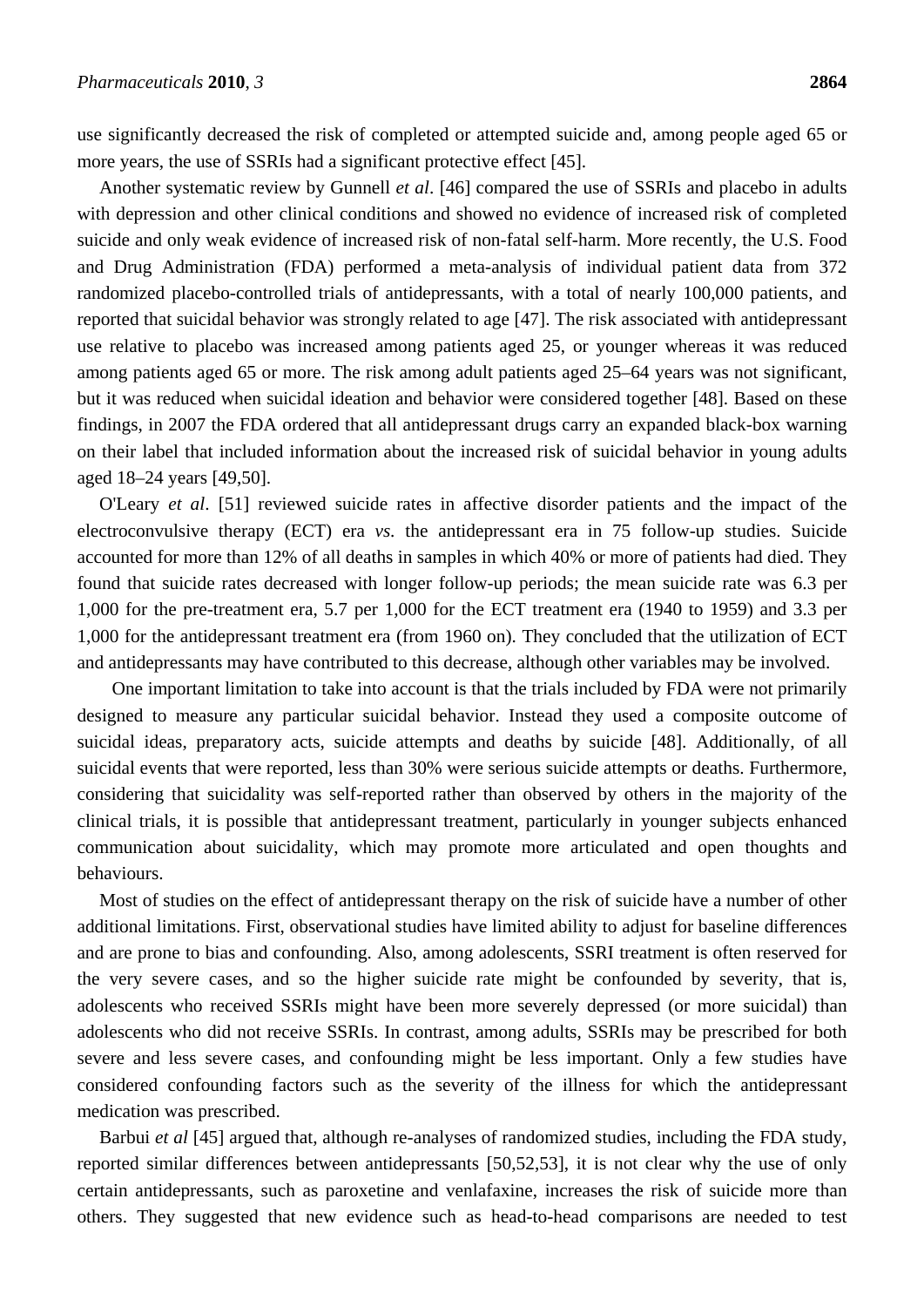properly the long-term efficacy and safety of those medications in clinical practice, particularly in younger patients.

In Europe, the European Medicines Agency (EMEA) has ruled that SSRIs and selective serotonin and norepinephrine reuptake inhibitors (SNRIs) should not be prescribed for depression in children and adolescents under the age of 18. The Committee for the Safety of Medicines in the UK has advised that the balance of risks and benefits for the treatment of depression in the pediatric population is unfavourable for most SSRIs.

In recent years, to explore this issue, many different types of studies have been performed, including ecological analyses, observational studies, case-control studies and randomized clinical trials.

#### **3. The Relationship between Antidepressants and Suicide as Reported in Ecological Studies**

The evidence that antidepressant treatment yields reductions in the risk of suicides or attempts at the national level is controversial. Research suggests that in most of the Nordic countries and in the USA, the use of modern antidepressants over the past decade in clinical practice was associated with generally moderate decreases in overall suicide rates, varying by sex and age groups [10,11,13,54–61]. However, in the USA and some Nordic countries, similar trends regarding a reduction of suicide rates were also reported a decade before the introduction of fluoxetine, the first clinically successful modern antidepressant [13,61].

Sebestyen *et al*. [62] conducted a time trend analysis investigating the correlation between the trends of antidepressant prescriptions and suicide rates and a seasonality index (the extent of the seasonality in suicide rates) in Hungary between 1998 and 2006. They found that increasing antidepressant utilization was associated with a significantly decreased seasonality of suicides only among males.

Recently Baldessarini *et al*. [13] reported that only nine of 29 ecological studies reported significant inverse correlations between increased use of modern antidepressants and declining trends in suicide rates. Six found no relationships and 14 found inconsistent correlations over sex or age subgroups.

Data from 78 reporting countries indicated that only about half (54%) experienced decreases in their suicide rates between the 1950s (when antidepressants were not available) and the early 2000s (a decade after introduction of modern antidepressants); 46% reported increases in their suicide rates. Similar inconsistencies in the suicide rate trends were found in each region (Western and Eastern Europe, Latin America and Asia). The distribution of decreasing and increasing suicide rates of nations between 1990 and the early 2000s was similar [4]. These data suggest that trends in suicide rates are a highly complex phenomenon which reflects the existence of many contributing factors.

Kalmar *et al*. [63] analyzed annual antidepressant prescription rates and suicide rates of about 10 million inhabitants between 1999–2005 by age and gender in Hungary. They reported that the suicide rate was inversely related to the increased utilization of antidepressants in both males and females. The antidepressant prescription rate was also related to suicide rate even after controlling for many variables such as the divorce rate and the unemployment rate, although not after controlling for the alcohol consumption rate.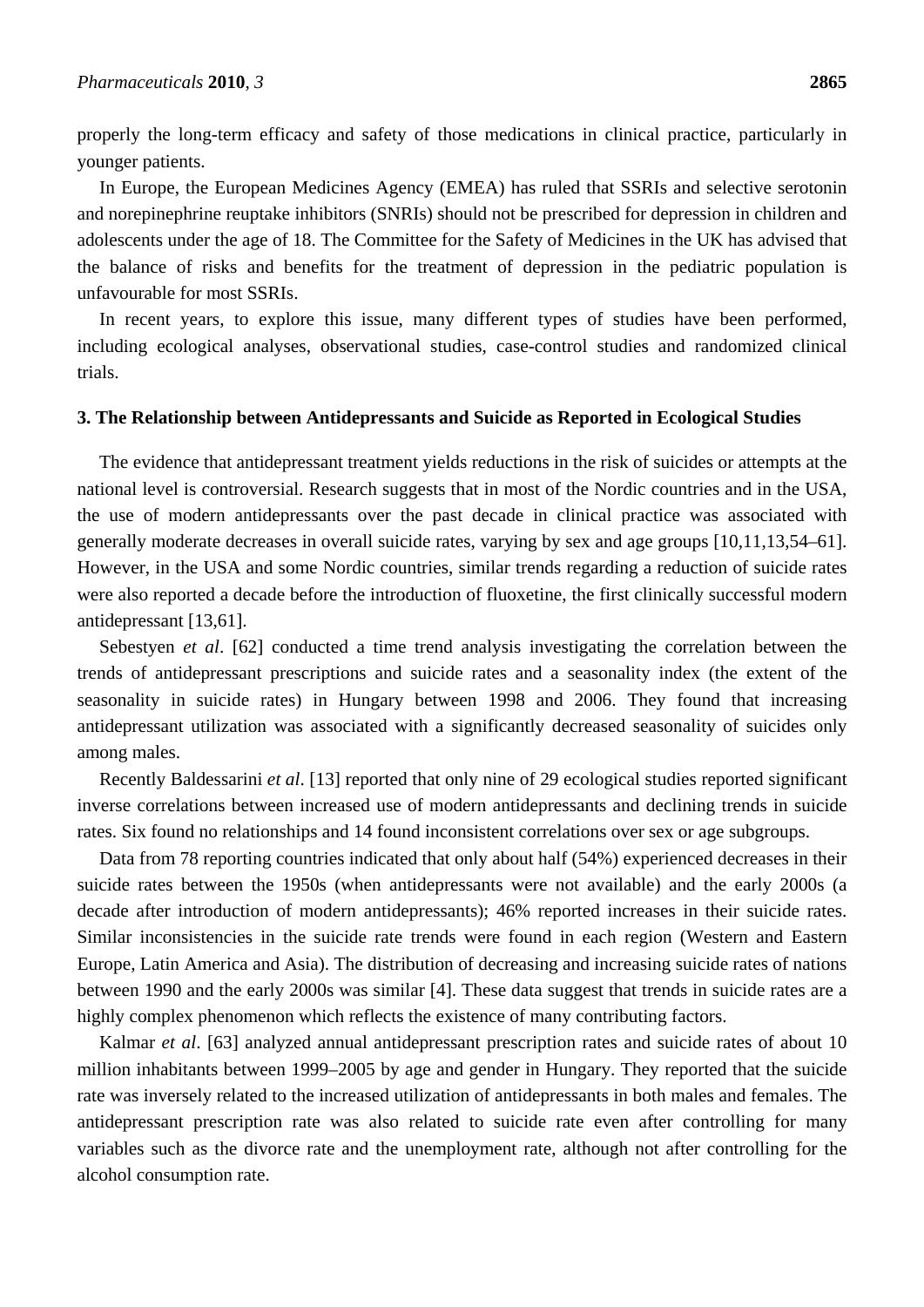Ecological studies should be considered in light of several limitations. First, it is possible that improvements in public health, changes in legal, cultural or social prohibitions against suicide and improvements in identifying and reporting suicides might be associated with higher suicide rates despite the increased access to modern psychopharmacological treatment. Socioeconomic factors may also contribute to the complex findings from the ecological studies, as well as access to clinical services and social support. Finally, all correlational studies suffer from a fundamental inability to relate medication exposure or other specific factors *causally* to suicidal behavior at the level of individuals [64].

Ecological studies cannot indicate a direct, causal relationship between antidepressant treatment and reduced suicidal risk at the level of individual persons, and further research with less ambiguous methods are needed.

## **4. The Relationship between Antidepressants and Suicide as Reported in Cohort and Case-Control Studies**

Data from the cohort and case-control studies suggest that the utilization of antidepressants markedly increased during the 1990s, but in recent years their utilization has decreased as a result of concerns regarding the emergence of suicidality during antidepressant treatment.

Recently, Schneeweiss *et al*. [65] conducted a cohort study of users of antidepressant agents in a population of 287,543 adults aged 18 years and older after the initiation of antidepressant treatment. They found rates of suicidal behavior ranging from 4.41 per 1,000 person-years to 9.09 per 1,000 person-years, and the majority of events occurred in the first six months after treatment initiation. Compared with selective serotonin reuptake inhibitors, serotonin-norepinephrine reuptake inhibitors, tricyclic agents, and other newer agents showed a similar risk. They supported the US Food and Drug Administration's decision to treat all antidepressants alike in their advisory, and they suggested that clinicians should be vigilant in monitoring patient behavior after initiating treatment with antidepressant agents.

Bailly [66] suggested that, relative to placebo, SSRIs are efficacious for paediatric patients with affective disorders but may be associated with a modest increase in the risk of occurrence of suicidal ideation and behaviour. However, he argued that their utilization is also associated with a significant decrease in the suicide rates in children and adolescents, presumably because of their efficacy, compliance, and low toxicity in overdose. Recent research suggests that antidepressants may be protective against early readmission after hospitalization for suicide attempts or ideation [67]. These data, taken together, indicates that SSRIs can improve adolescent depression better than placebo [68], although the magnitude of the antidepressant effect is 'small to moderate' because of a high placebo response.

Considerable recent attention and wide-scale interventions by regulatory authorities have changed drug usage patterns. In a 9-year cohort study 20,906 children who were placed on antidepressant therapy, Schneeweiss *et al*. [69] found that 266 attempted suicide and three completed suicide, with no meaningful differences in the rates in patients given different SSRIs. They supported the decision of the Food and Drug Administration to include all antidepressants in the black box warning regarding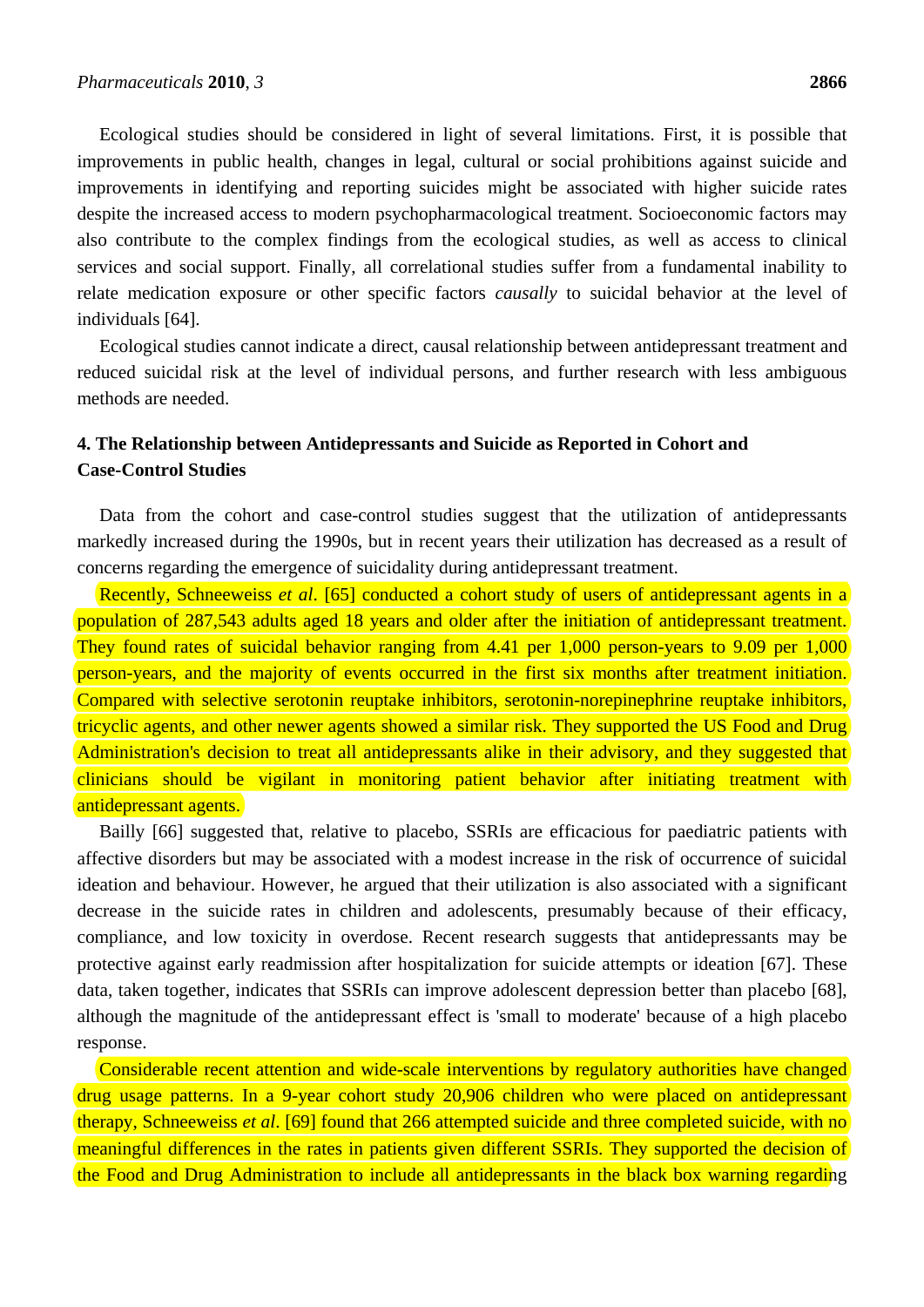the potentially increased suicidality risk for children and adolescents who begin the use of antidepressants.

The same authors [69] suggested that treatment decisions should be based on the medication's efficacy, and clinicians should be vigilant in monitoring patients after initiating therapy with any antidepressant. In fact, in a cohort study of 287,543 adults aged 18 years and older who used antidepressants, they found that most suicidal events occurred in the first six months after treatment initiation. There was no clinically meaningful variation in the rates of suicide and suicide attempt between the different antidepressants.

In conclusion, the increased risk of suicidality in adolescents, compared to adults, is small, but consistent across most studies, although epidemiological studies do not support a clear relationship between use of antidepressants and the completed suicide rate [68]. Reeves and Ladner [70] suggested that antidepressant-induced suicidality was an uncommon occurrence but also a legitimate phenomenon. Close monitoring is needed, and adequate follow-up care should be provided for patients after initiation of a new antidepressant.

Other sources of data about this controversial topic include large cohorts of depressed patients from general practice or health-maintenance organizations, and relatively large, case-control comparisons of subgroups varying in exposure to antidepressants. Such studies include over one million, mainly clinically depressed, subjects in 17 reports [71–87]. These studies have yielded inconsistent findings. Many  $(n = 11)$  were designed to test for greater suicidal risk with SSRI antidepressants compared to other agents or to non-treatment. Nine of these 11 studies did not find evidence of greater suicidal risk associated with antidepressant treatment, and a majority of the other studies (4 out of the 6) found decreased or no difference in suicidal risk with more antidepressant treatment.

A few of these studies found greater suicidal risk with more antidepressant treatment in general or, specifically, with the greater use of SSRIs and other modern antidepressants. By age group, they found small increases among adolescents [83,87] and larger increases in elderly patients [82], but fewer completed suicides and more attempts [85].

However, data from these studies are severely compromised by confounding from morbidity or by indication. As already specified, medical treatments, in general, are more likely to be given to more severely ill patients who are, therefore, at higher risk of suicide. Treatment with a low risk of toxic effects from acute overdosing with the SSRIs means that they are more likely to be prescribed than are more toxic agents (such as the tricyclic antidepressants) for patients at increased risk for suicide. Additionally, the nonrandomized, clinically-selected treatments in such studies may severely distort the associations observed between greater suicidal risk and the use of some treatments.

## **5. The Relationship between Antidepressants and Suicide as Reported in Randomized Controlled Trials (RCTs)**

RCTs should be the most reliable source of data on the effects of antidepressant treatment on suicidal risk. However, individual trials are unlikely to include enough patients with identified suicidal actions to allow testing for treatment effects, especially since being acutely suicidal is usually a criterion for exclusion from such trials.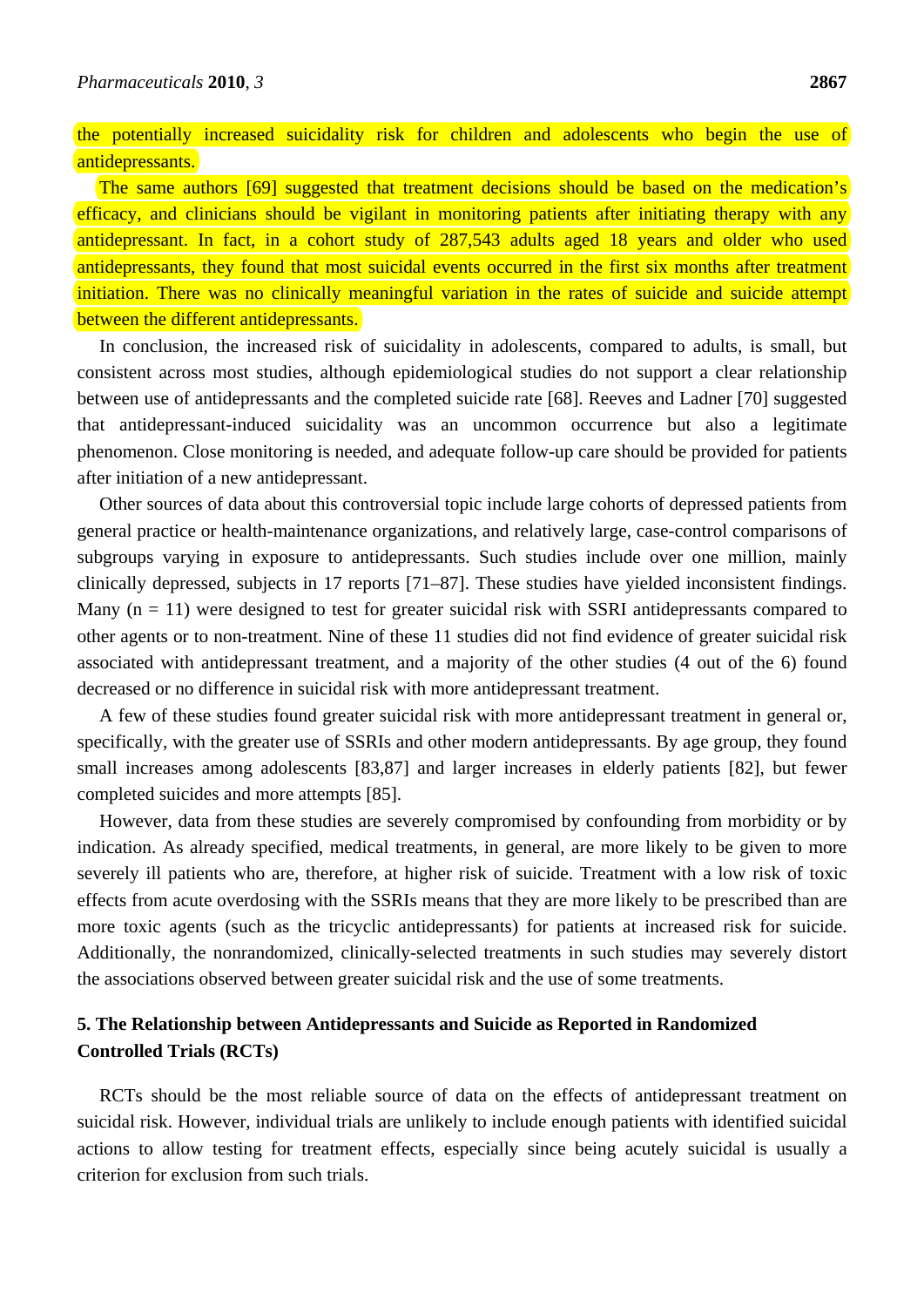Meta-analytic methods by combining the results of many studies may yield substantial numbers of suicide attempts and even completed suicides. Rates of suicide attempts, and even of completed suicides, may be as high in controlled trials as in clinical samples of patients with major depressive disorder. Suicide rates taken from large meta-analyses of modern and older antidepressants or placebos averaged 862 per 100,000 per year [88–90], or 66-times above the average international general population suicide rate of 13 per 100,000 per year [4]. In clinical samples of severely ill major depression patients, usually hospitalized patients, the standardized mortality ratio (SMR) for suicide compared to the general population was 20-fold higher [15], and among less severely ill depressed patients this risk ratio may be about three-times higher [91]. Such high observed rates of suicidal behaviors in RCTs reflect exaggeration arising from annualizing rates based on relatively brief exposure times (typically 8–12 weeks) in most trials of patients with acute depression and early in the course of treatment.

There have been several recent reports based on pooling data on rates of completed and attempted suicide from large numbers of RCTs and subjects involving modern antidepressants, older standard agents and placebos [37,44,46,48,88–90,92–96]. With the exception of one report which found a significant excess of suicidal acts during treatment with SSRI antidepressants [44], other meta-analyses have found only minor differences in rates of suicidal behaviors between depressed patients treated with an SSRI, other antidepressants, or a placebo, with an overall tendency toward an apparently greater rate with antidepressants. It was assumed that the trials included in the meta-analyses were well-randomized and with well-balanced exposures in both the drug and placebo groups throughout the duration of the trials.

In a meta-analysis, Baldessarini *et al*. [37] reported that the overall pooled Rate Ratio (RR) and its 95% confidence interval (CI) was 1.42, compared to the null value of RR=1.0 whereas Fergusson *et al*. [44] reported a relatively large RR. The authors concluded that more than 600 depressed patients would have to be exposed to an antidepressant drug for approximately two months (or about 100 treated for a year), early in the course of an episode of acute major depressive disorders, when the suicidal risk is particularly high, to yield one excess suicide attempt, and over 4,500 depressed patients to yield one excess suicide over the number associated with untreated major depression.

An FDA review [48] analyzed all available data from 386 controlled trials of modern antidepressant drugs involving 112,875 patients with major depressive or other disorders. Most of the identified suicidal events involved suicidal ideation, but were of uncertain clinical significance. Reported instances of suicides (0.013%) and attempts (0.198%) may be low due to the relatively brief exposure times, which averaged only two months. Among adult patients diagnosed with major depressive disorder, the observed suicide rate, based on estimated exposure-times averaging eight weeks, was 77 per 100,000 per year, or only six-times above the general population rate of [4], compared to suicide rates of 862 found in similar controlled trials of modern antidepressants as already noted [88–90]. The stratifying by age-groups analysis suggested an increased risk of broadly defined "suicidality" (mainly ideation) with modern antidepressants versus placebo at younger ages and possible beneficial effects in older patients. It is important to note that, based on these data, completed suicide and attempted suicide were rare.

These findings suggest an increased risk of presumably new suicidal ideation with SSRIs and other modern antidepressants over placebo among children, adolescents and young adults up to age 24 years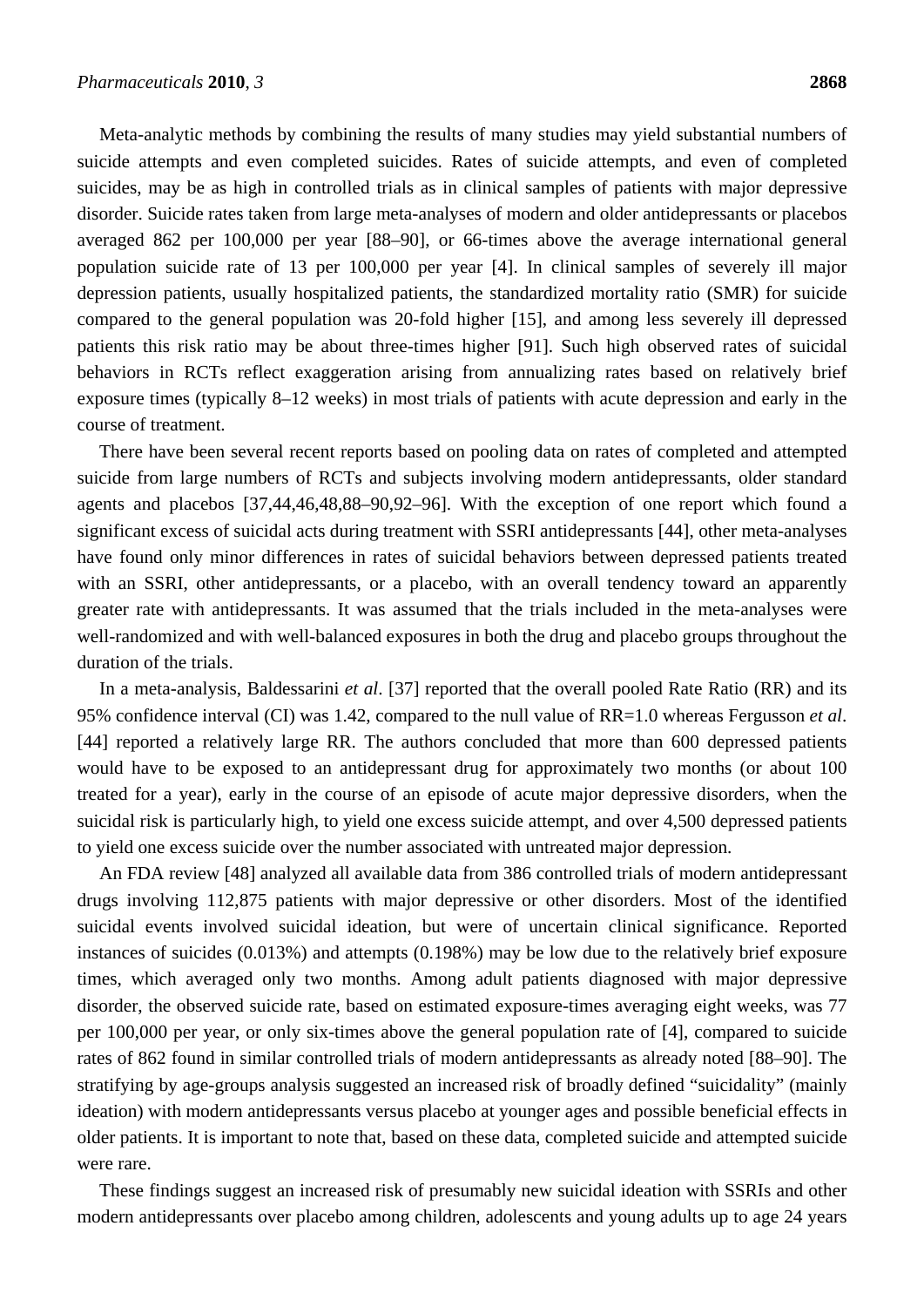and reinforced the initial findings in meta-analyses involving children and adolescents by the UK drug regulatory agency [97] and the FDA [94,96].

The data fail to support an expected overall reduction of risk of suicidal acts during treatment with antidepressants of all types, and this suggests that the risk of suicide attempts and perhaps completed suicides may be greater during treatment with antidepressants of various types. However, although many trials involving patients with depressive disorders found substantially larger reductions in the average ratings of suicidal ideation with antidepressants of various types than with placebo [90,92,98–100], unfortunately these trials reported subjective data, usually incidental to the main purpose of the study, and based on post-hoc assessments of individual items on standard depression symptom-rating scales (e.g., Hamilton item 3 or Montgomery-Åsberg item 10).

RCTs are limited by the potential unreliability of essentially incidental, passive reporting of suicidal thoughts or behaviors based on currently typical "adverse event reporting" systems. In addition, the relatively short duration of most trials of treatments for acute depression may not provide an adequate evaluation of the effects of treatment on suicidal behaviors which are rare, comparable to the long-term trials available for clozapine, lithium and anticonvulsants. Another potential source of bias is that initial randomization in RCTs can break down during the conduct of trials. Premature, and potentially non-random, dropping out, usually a result of the lack of any perceived benefit or the emergence of intolerable side effects of the treatment, is routinely found in most RCTs. Observed rates of "suicidal events" are rarely corrected for the actual time of exposure of individual patients to specific treatments. Such correction for actual adverse event rates (events/persons/weeks) may be important if actual exposures are not closely matched across trial treatment arms, particularly when rare events such as completed and attempted suicides are involved [101].

After reviewing all of the data, the FDA demanded warnings about the possible increased of risk of suicidal ideation and perhaps behaviors during the treatment of juvenile and young adult patients with SSRIs and other modern antidepressants. This decision was based on at least four controlled trials [102], one of which was a very large federally-funded trial with an unusually large separation of responses to the drug versus placebo [103]. In 12 relatively large trials of SSRIs in juvenile patients with major depression, the relative rate of responding to the drug relative to the placebo (RR) averaged 1.23 and, in 14 much smaller trials of TCAs, the pooled RR of 1.15 was of similarly modest magnitude and statistically nonsignificant [102]. The conclusion about the possible worsening of suicidality in young antidepressant-treated patients implies that there are clinically developmental differences in affective and behavioral responses to antidepressants that require further study, especially with respect to the risks of actual suicidal behaviors.

#### **6. The Relationship between Antidepressants and Suicide in Different Countries**

In recent years, antidepressant prescribing has increased markedly in many developed countries, especially after the introduction of the SSRIs in the early 1990s. This might reflect the better recognition, treatment and prescribing for depression and also the advantage that these new medications rarely result in lethal overdoses. The associations between antidepressants and suicide rates differ by country. In Italy, Barbui *et al*. [104] described the impact of regulatory changes on antidepressant consumption in Italy from 1988 to 1996, examining whether the introduction of SSRIs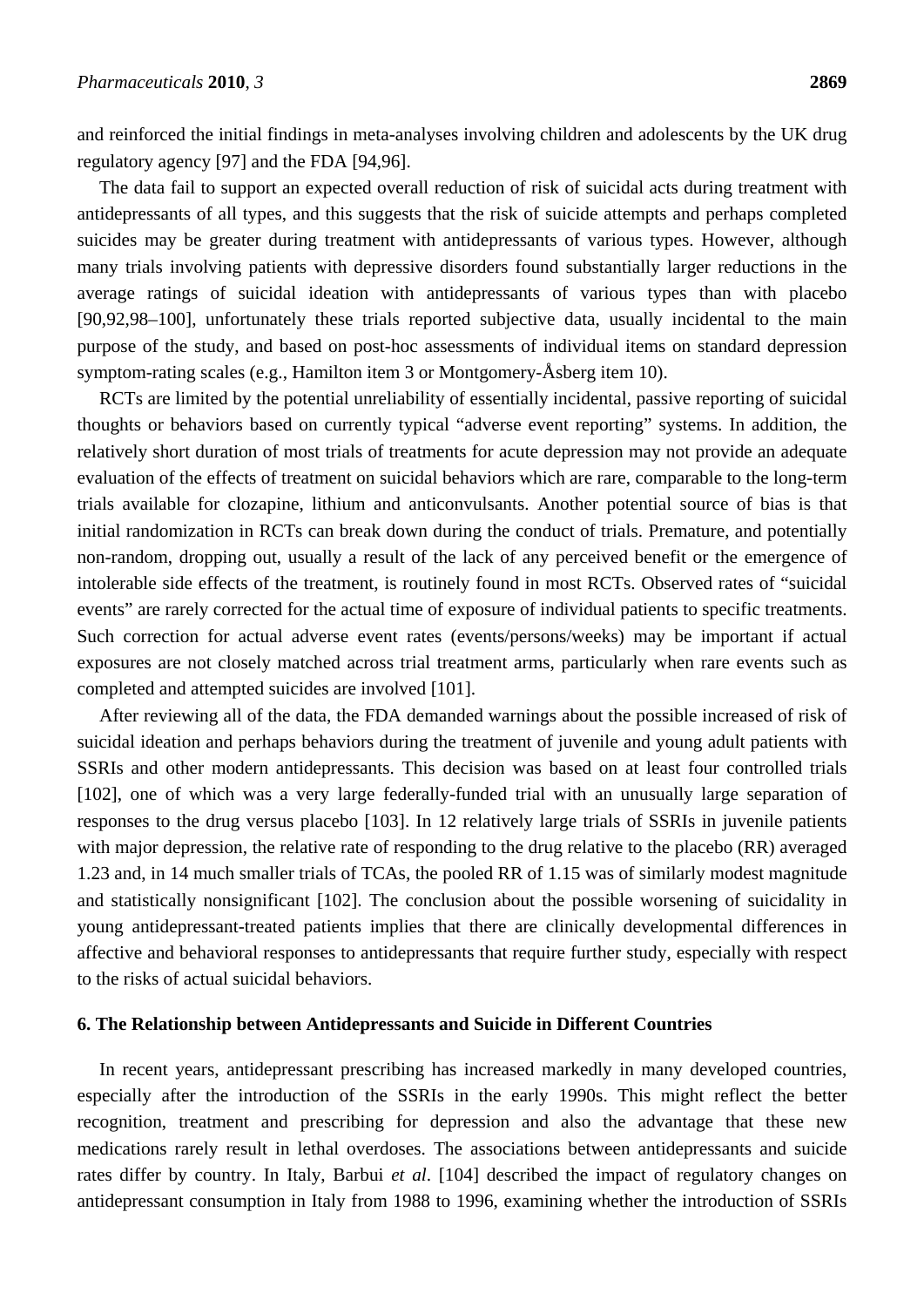was associated with changes in the overall suicide rates [104]. Data on suicide, available from 1988 to 1994, showed that, in the seven-year period during which SSRI use rose, male suicide rates increased from 9.8 to 10.2 per 100,000 inhabitants while females suicide rates declined from 3.9 to 3.2. The authors concluded that, in Italy, there was not any dramatic reduction in the overall suicide rates as a result of the increasing prescribing of SSRIs. Guaiana *et al*. [105] investigated the impact of the increasing use of SSRIs and newer antidepressants on suicide rates and reported that, in Italy from 1983 to 2000, the use of tricyclic antidepressants remained stable while the use of SSRIs and newer agents dramatically increased. Suicide rates for males decreased from 1955 to 1974 and subsequently increased, reaching a peak in 1985 and then declining. In females, suicide rates remained substantially stable until 1978. Suicide by poisoning dropped by nearly 50% from 1986 to 2000. Long-term analysis did not indicate that the increase in antidepressant prescribing was accompanied by a reduction in the suicide rate. Furthermore, in Italy, newer antidepressants had no impact on the total number of admissions for depression, nor on the proportion of all admissions.

In Sweden, Carlsten *et al*. [106] performed a time-series analysis using a two-slope model to compare suicide rates before and after the introduction of the SSRIs. Antidepressant sales increased in men from 4.2 DDD per 1,000 inhabitants per day during 1977–1979 to 21.8 in 1995–1997 and in women from 8.8 to 42.4 between the same periods. A particularly rapid acceleration in antidepressant sales was observed during the years 1993–1996. Between the two periods, suicide rates decreased in men by 30.9% and by 34.0% in women. The slope of suicide rates significantly changed after 1990, corresponding to 348 fewer suicides than expected during 1990-1997. This study showed a statistically significant change in the slope in suicide rates among men and women that coincided with the introduction of the SSRIs in Sweden. However, the advent of SSRIs may explain only part of the declining suicide trend because this trend started years before these drugs were introduced. Isacsson [10] found that suicide rate decreased by 19% in parallel with the increased use of antidepressants in Sweden, Denmark, Norway and Finland. Moreover, in Sweden there was no demographic group with regard to age, gender or county in which the suicide rate decreased in the absence of an increased use of antidepressants. Thus, the author concluded that the increased use of antidepressants agents appeared to be one of the contributing factors to the decrease in the suicide rate. Ohberg *et al*. [107] found that, in Finland from 1990 to 1995, the total suicide rate decreased from 30.3 per 100,000 inhabitants per year to 27.2. The total consumption of antidepressants drug more than doubled from 1990 to 1995. The authors concluded that the increased use of SSRIs in Finland coincided with a significant decline in suicide mortality. However, suicides using antidepressants showed an upward trend.

Rihmer reported that, in Hungary, where suicide rates were extremely high, the suicide rate steadily declined from 45.9 per 100,000 inhabitants per year in 1984 to 32.1 in 1998 [108–110]. This decrease occurred together with the implementation of a new system of psychiatric care in which the number of outpatient psychiatric departments increased between 1982 and 1998, the number of psychiatrists increased between 1986 to 1998, and the number of emergency telephone services increased during the same period. Antidepressant consumption, mainly SSRIs, grew approximately fivefold from 1984 to 1998. In the same period there was a sixfold increase in unemployment, a 25% rise in official estimates of alcoholism rates and a 21% increase in divorce, and so the decrease in suicide rates was remarkable. However, Rihmer cautioned that suicide rates are affected by many factors, and the association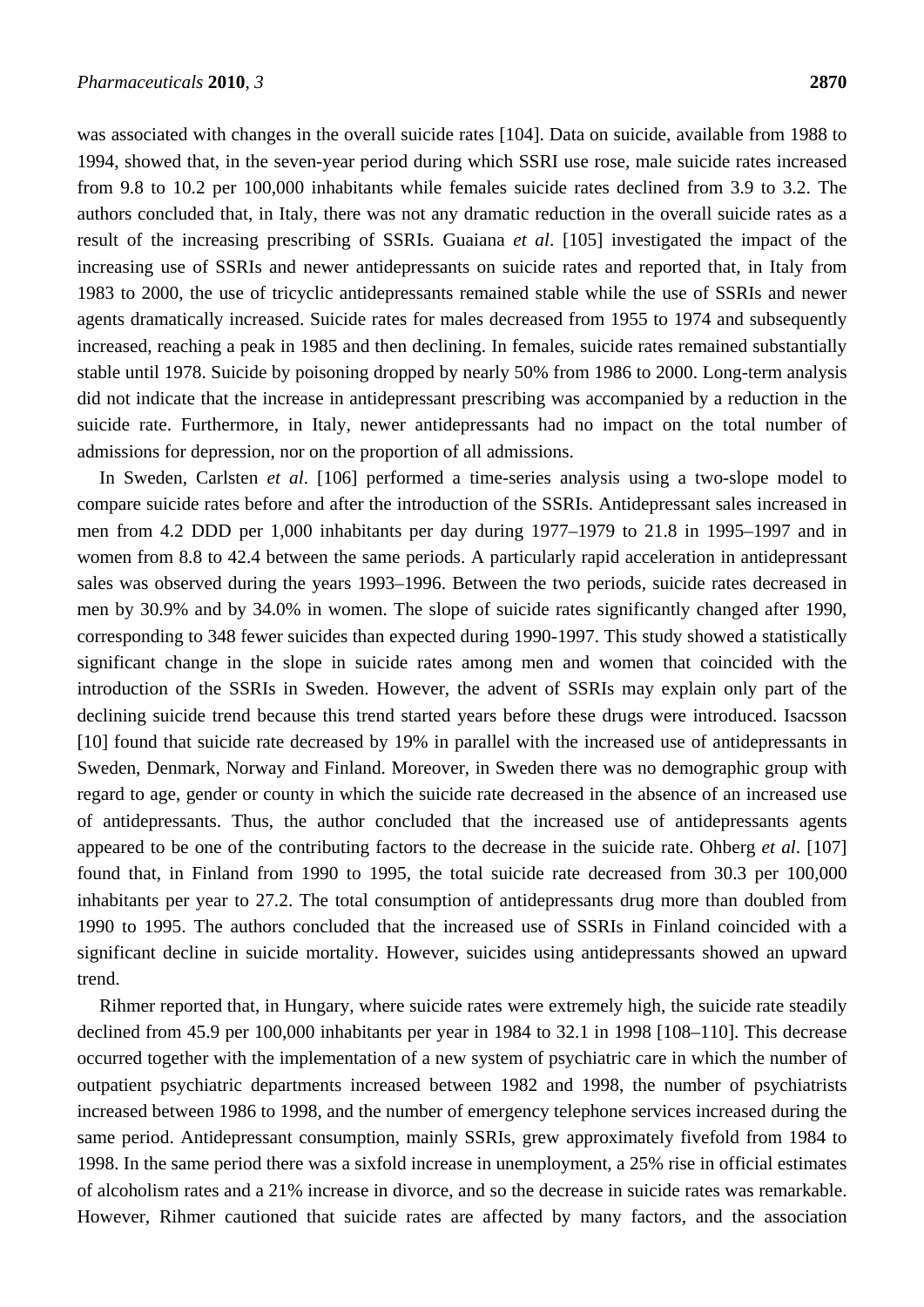between improved pharmacotherapy for depression and decreased suicide mortality is not easily demonstrated.

Hall and colleagues [111] found that, in Australia between 1991 and 2000, the suicide rate decreased markedly in old men and women and increased in young adults, especially in young men, yielding a substantially stable total suicide rate. Exposure to antidepressants was higher for women than men in all age groups and increased markedly for both men and women, with the largest increases among older adults. A significant negative association was observed between antidepressant consumption and suicide in women but not in men. However, among both men and women the largest declines in suicide occurred in the age groups with the highest exposure to antidepressants.

Grunebaum *et al*. [11] showed that, in the United States from 1985 to 1999, the decline in the national suicide rate appeared to be associated with a greater use of non-tricyclic antidepressants. Suicide rates were already declining before 1985 in the United States, especially in females [112,113]. In an ecological analysis over counties in the USA, Gibbons and colleagues [55] found that the overall association between antidepressant prescriptions and the suicide rate was not significant for prescriptions for SSRIs, but the prescription of other new-generation non-SSRI antidepressants (nefazodone hydrochloride, mirtazapine, bupropion hydrochloride, and venlafaxine hydrochloride) was associated with lower suicide rates (both within and between counties). Among adolescents, exposure to paroxetine and venlafaxine were significantly associated with increased risk [83,85], and so the effect of age seems to be critical [45].

In the UK, Davis *et al*. [114] studied whether a higher suicide risk, defined as previous suicide attempts or suicidal ideation, influenced the choice of antidepressant prescribed. They found that a risk of suicide did not prevent the prescription of venlafaxine, and that venlafaxine therapy is considered to be acceptable and is appropriately managed.

Also in the UK, Gunnell *et al*. [115] reported a time-series analysis which documented an increase in young male suicide in England and Wales in the last 30 years, in parallel with a rise in a number of risk factors for suicide in this age group. In people aged over 60 an association was found between increases in the gross domestic product, antidepressant prescribing and other measures of improved healthcare provision and a decline in suicide. Also in England, Morgan *et al*. [119] found that the increased prescribing of antidepressants, a proxy measure of improved diagnosis and treatment of depression in primary care, was accompanied by lower suicide rates.

Kasper *et al*. [116], in a longitudinal analyses of pooled data from 15 placebo-controlled, randomized, double-blind, short-term trials of mirtazapine conducted in Austria, found that mirtazapine was associated with statistically significantly lower suicidality risk compared to placebo.

In the pediatric population, higher SSRI prescription rates have been found to be associated with lower suicide rates in children and adolescents [56]. Similar findings were reported by Olfson and colleagues [83] in an extensive analysis of prescription data in the USA. However, all these positive finding may reflect not only the efficacy of SSRIs, but also better compliance and quality of mental health care and a low toxicity in the event of a suicide attempt by overdose.

In Northern Ireland, Kelly *et al*. [117] observed that, in the younger age groups, there was no association between antidepressant prescribing and suicide, while for the older age groups increased antidepressants prescribing was associated with a reduction in the suicide rate over a period of 10 years. However, a subsequent analysis of British data suggested that the decline in suicide rates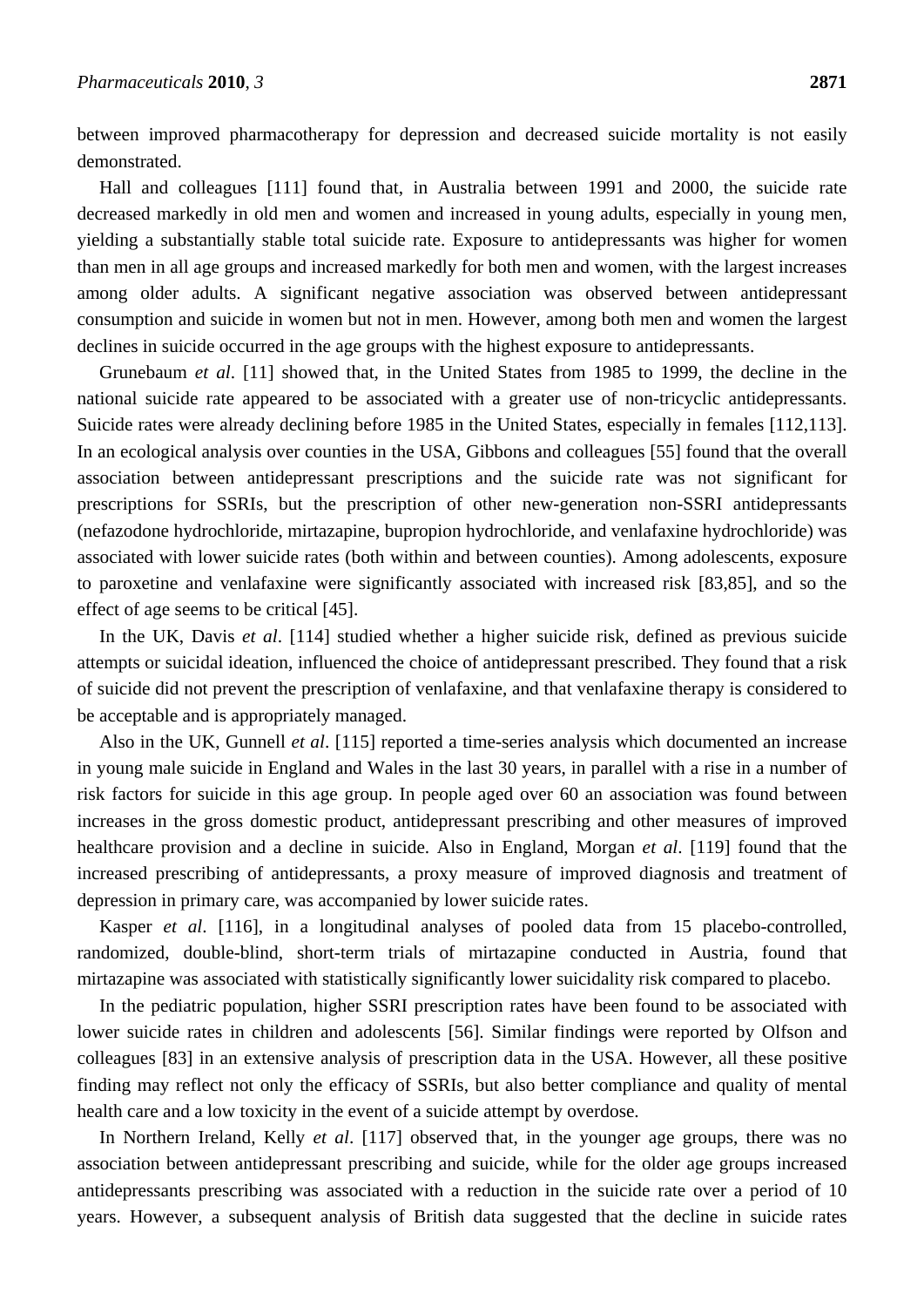happened before the increase in prescribing. Moreover, rises in antidepressant prescribing did not consistently coincide with clear changes in suicide trends [118].

In Iceland sales of antidepressants increased from 1975 to 2000, but suicide rates fluctuated during the period of 1950-2000 and did not show any definite trend [54].

Finally, in Israel, the prescribing of antidepressants, particularly of SSRIs, increased 2.6-fold between 1998 and 2002. An overall reduction in suicides was reported in association with this increased rate of antidepressant prescription [120], but was statistically significant only for elderly men.

## **7. Possible Explanations for the Lack of Effect on Suicidal Risk during Antidepressant Treatment and Clinical Implications**

Several explanations for the eventual lack of overall beneficial effect on the rate of completed and attempted suicide during antidepressant treatment have been proposed, including limitations to the clinical effectiveness of antidepressants, particularly in younger age-groups, and for some features of depressive illnesses that may be particularly relevant to suicidal risk, as well as technical limitations of the studies of antidepressant treatment and suicide [36]. An additional possibility is that antidepressants may have both beneficial and adverse effects, with a net zero average impact on suicidal rates.

These conclusions are supported by the long tradition of clinical observation, including the proposal that temporal separation of the relatively early energizing effects of mood-elevating drugs from later benefits on the anhedonic features of depression might increase the risk of suicidal behaviors during recovery from acute major depressive episodes [121]. Additionally, there are a series of clinical observations of newly emerging aggressive and suicidal preoccupations or behaviors among patients being treated with antidepressants. Whether such reactions may be more frequent with modern SSRIs than with the older antidepressants such as tricyclics (TCAs) is still unclear.

It is well-known that antidepressant treatment is associated with over-stimulation, restlessness resembling akathisia, agitation, insomnia, severe anxiety, mixed-dysphoric bipolar states, or psychosis in some patients [122–126]. Such paradoxical effects of antidepressant treatment have received attention in recent international discussions of risk/benefit considerations arising from studies of SSRIs, particularly when used for depressive disorders in adolescents. These discussions weigh the seemingly limited benefits of all types of antidepressant treatment for adolescent depression against concern about potential increases in suicidality [127].

The scientific and clinical significance of the effects of antidepressant treatment on suicidal risk requires further critical study, but our clinical impression is that antidepressant treatment may present certain behavioral risks that require close clinical monitoring, ongoing differential clinical assessment and adequate interventions in order to optimize the effectiveness and safety of antidepressant treatment. Several warning signs, including prominent anxiety and irritability, anger or agitation, or the appearance of these emotions early in the use of an antidepressant, particularly in antidepressant monotherapy, should be assessed and guide clinicians when treating patients with a high suicidal risk. Those with likely or suspected bipolar features or psychotic illnesses call for particular concern for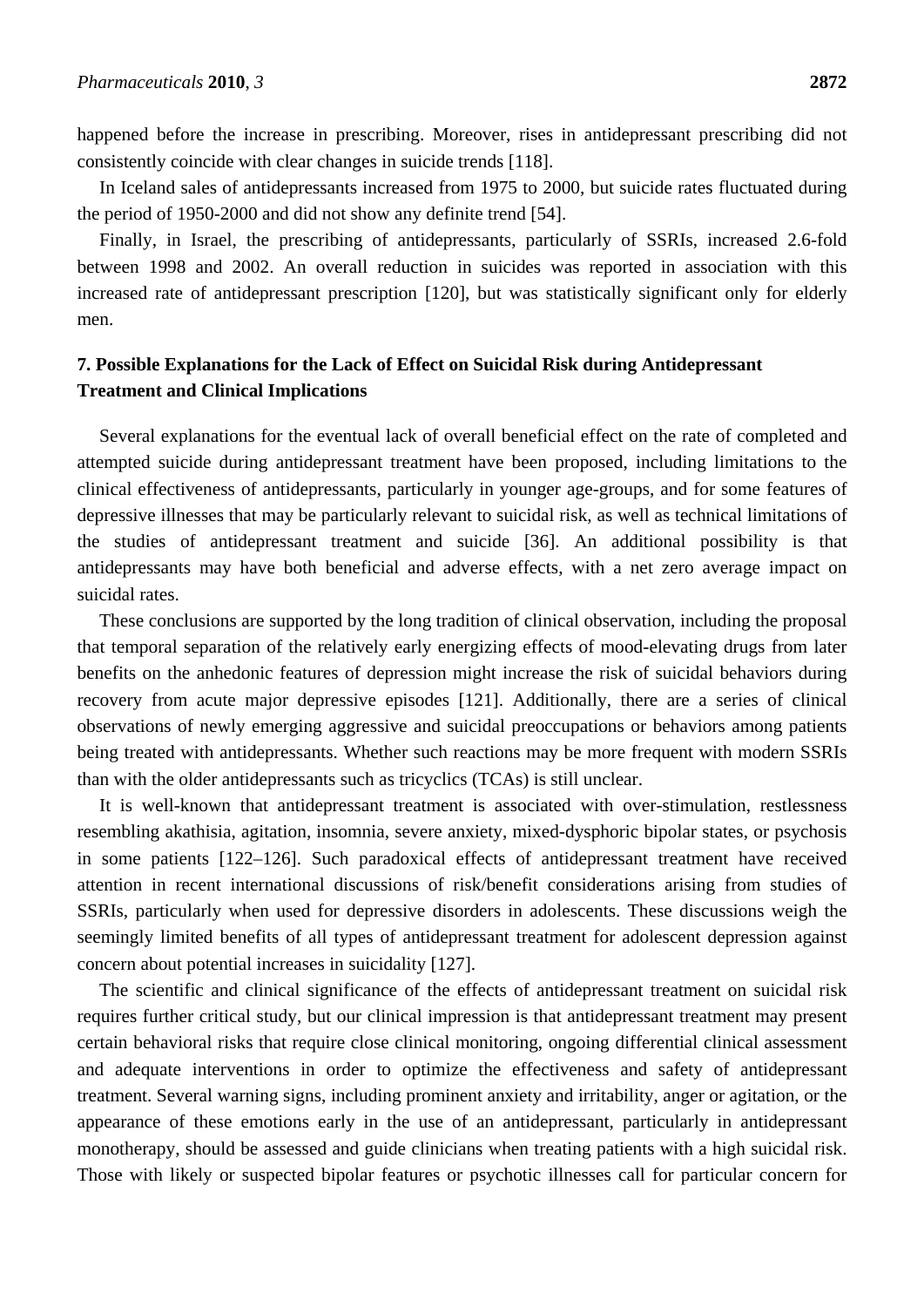potential behavioral risks under antidepressant monotherapy, without the presumably protective effects of mood-stabilizing or antipsychotic agents.

#### **8. The Adverse Effect of Antidepressants and Suicide Mortality**

In 2004, two systematic reviews about the efficacy and safety data of antidepressants for children and adolescents were published simultaneously, one in *The British Medical Journal* [128] and the other in *The Lancet* [127]. Jureidini *et al*. [128] checked the quality of methods of reported published trials of antidepressants drugs in children and adolescents, involving a total of 477 patients from six randomized trials who were treated with paroxetine, fluoxetine, sertraline or venlafaxine and 464 treated with placebo. Of 42 reported outcome measures, only 14 showed a statistical advantage for antidepressant drugs. Regarding the adverse effects of treatment, the authors suggested that some adverse effects might be more frequent than the authors of the individual studies imply. For example, up to half of young patients experienced an "activation syndrome", and self-injurious ideation was seen in 6% of patients [129]. However, this analysis did not investigate the relative frequency of this rare outcome. In the second review, Whittington *et al*. [127] reported no increased risk of suicidal behavior with fluoxetine compared to placebo (3.6% versus 3.8%), but an increased risk of suicidal ideation or attempting suicide was observed for paroxetine (3.7% versus 2.5%), sertraline (2.6% versus 1.2%), citalopram (7.1% versus 3.6%,) and venlafaxine (7.7% versus 0.6%).

In a epidemiological study, Jick and collegues [71] followed 172,598 people who had at least one prescription for one of 10 antidepressant drugs in general practice in the UK. They found that the risk of suicide was higher in people who received fluoxetine (19 per 10,000 person years, 95%CI 9 to 34) than in those receiving dosulepine (dothiepin). In a nested case-controlled subgroup analysis in people with no history of suicidal behavior or previous antidepressant prescription, the risk remained the same, although the confidence interval broadened to make the result nonsignificant. However, the association between the adverse events in patients taking antidepressants and the risk of suicide was not reported.

Jick and colleagues [72] performed a matched case-control study of more than 2,500 patients and reported that the risk of suicidal behavior after starting antidepressant treatment was similar among users of amitriptyline, fluoxetine, and paroxetine compared with the risk among users of dothiepin. The risk of suicidal behavior was similar in patients taking SSRIs and tricyclics, but dothiepin might not be a useful comparison antidepressant for countries where this agent has never been licensed, such as Italy and the USA [130].

To replicate this finding, Jick *et al*. [72] used amitriptyline as a reference compound, and the OR for non-fatal suicidal behaviors among users of the other three antidepressants were 1.21 (0.80–1.83) for dothiepin, 1.40 (0.92–2.13) for fluoxetine and 1.55 (0.99–2.43) for paroxetine. A borderline value for paroxetine in comparison with amitriptyline emerged in this post-hoc analysis, leaving the possibility of an increased risk of non-fatal suicidal behaviors in users of this agent.

To test the potential empirical link between antidepressant treatment and suicide attempts Valuck and colleagues [131] investigated 24,000 adolescents using a community sample of managed-care enrollees in the USA. Crude suicide attempt rates ranged from 0.0% to 2.3% by index treatment group. Treatment with SSRIs (hazard ratio 1.59), other antidepressant drugs (hazard ratio 1.03) or multiple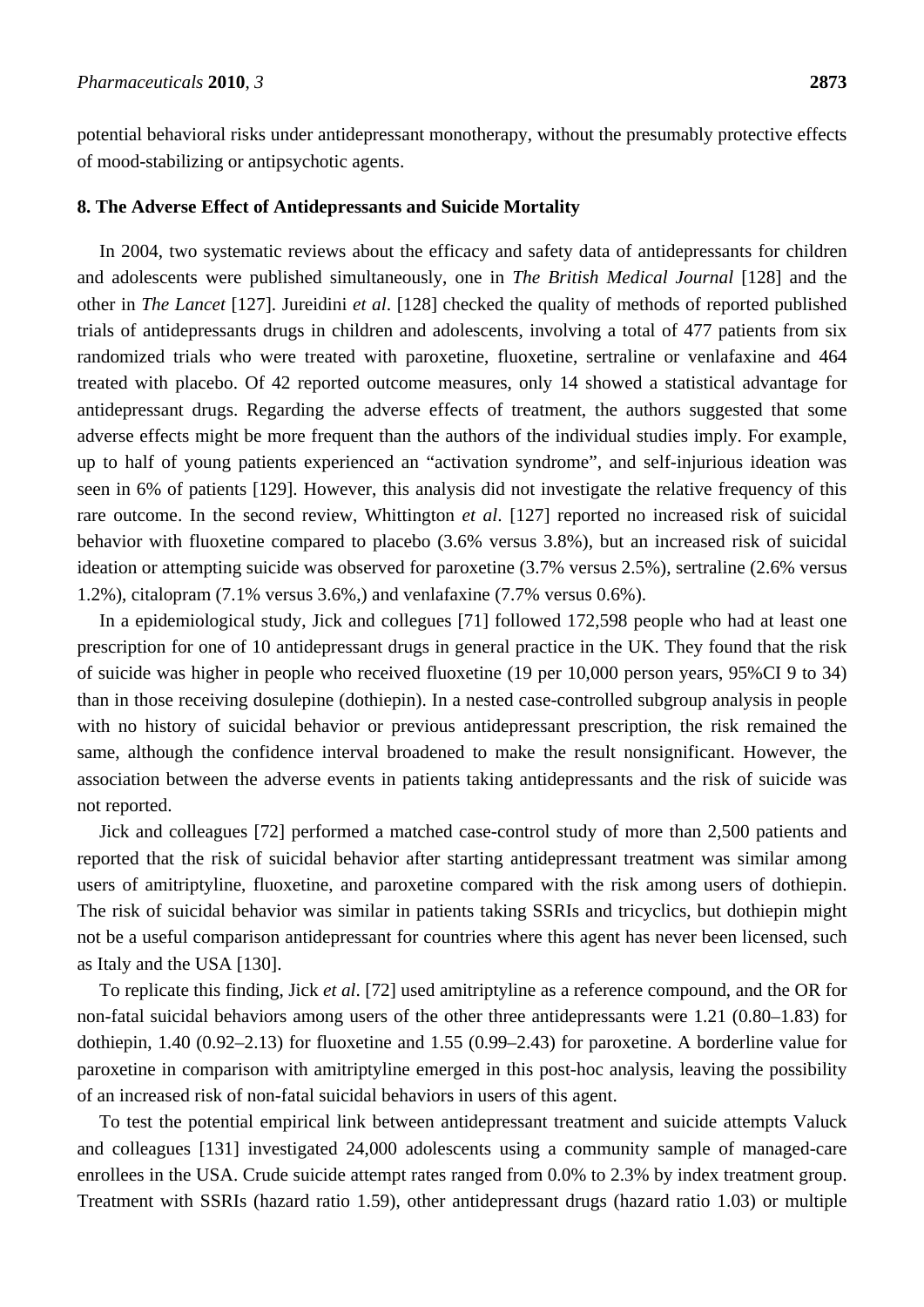antidepressants (hazard ratio 1.43) resulted in no significant increased risk of a suicide attempt. In contrast, Martinez *et al*. [80] analyzed the risk of non-fatal self-harm and suicide in 146,095 patients with a new diagnosis of depression who were prescribed SSRIs or tricyclics and reported that tricyclic users were not at increased risk of suicide or non-fatal self-harm. However, in patients aged 18 or less, weak evidence suggested a higher risk of non-fatal self-harm in those prescribed SSRIs (OR 1.59). Søndergård *et al*. [87] investigated the association between SSRIs and suicide in children and adolescents in Denmark and observed a statistically nonsignificant increased rate of suicide associated with SSRI use (RR 4.47). Simon *et al*. [84] identified more than 65,000 individuals with more than 82,000 episodes of antidepressant treatment. The risk of completed suicide during the acute-phase treatment was one in 3,000 treatment episodes, and the risk of a serious suicide attempt was one in 1,000. The data did not indicate a significant increase in risk of completed suicide or a serious suicide attempt after starting treatment with the newer antidepressants.

Isacsson *et al*. [59] analyzed the presence of different antidepressants in the forensic toxicological screening of 14,857 suicides compared with those in 26,422 cases of deaths by accident or natural causes in Sweden from 1992 to 2000. In the toxicological screening, antidepressants were detected in 3,096 (20%) of the 14,857 cases of suicide investigated and a total of 3,411 different antidepressants in these individuals. Of these, 48% were SSRIs. The number of detections in the 26,422 controls was 1,538. SSRIs were under-represented compared with other antidepressants (OR 0.83). The differences within the SSRIs were insignificant, with the exception of fluvoxamine. The OR for the tricyclics as a class (including maprotiline) was 1.01, but it was higher for the class of moclobemide, mianserin, mirtazapine, reboxetine and venlafaxine (OR 1.78, 99%CI 1.46–2.16). In 52 cases of suicide in those aged less than 15 years, seven were positive for antidepressants (clomipramine, imipramine, maprotiline, trimipramine, mianserin and venlafaxine), but no SSRIs were detected. In 326 cases of suicide in the 15 to 19 year-old group, there were 13 cases which were positive for antidepressants (amitriptyline, clomipramine, trimipramine, citalopram, fluoxetine, sertraline and mirtazapine), and SSRIs had lower RR in the suicides compared with non-SSRIs. Thus, the hypothesis that treatment of depressed individuals with SSRIs leads to an increased risk of suicide was not supported by this analysis of all suicides in Sweden over a period of 9 years.

In a nationwide cohort study in Finland, Tiihonen *et al*. [85] calculated the RR of completed suicide, suicide attempts leading to hospitalization and overall mortality during tricyclic, SSRI and SNRI treatment versus no antidepressant use, after adjusting for possible confounders. In the entire cohort, fluoxetine use (RR 0.52) was associated with a lower risk of suicide and venlafaxine (RR 1.61) with a higher risk. Among suicidal patients who had ever used antidepressants, the current use of any antidepressant was associated with a markedly increased risk of attempted suicide and with a markedly decreased risk of completed suicide and death.

The relationship between venlafaxine use and suicidality was also investigated by Rubino *et al*. [132] who found that patients prescribed venlafaxine were more likely to complete or attempt suicide compared with patients prescribed citalopram, fluoxetine and dothiepin, but adjustment for a number of possible confounders substantially reduced the excess risk. Finally, Juurlink and colleagues [82] explored the relationship between the initiation of SSRIs and completed suicide in older patients. During the first month of therapy, SSRI utilization was associated with a nearly fivefold higher risk of completed suicide over the other antidepressants (adjusted odds ratio 4.8). The risk was independent of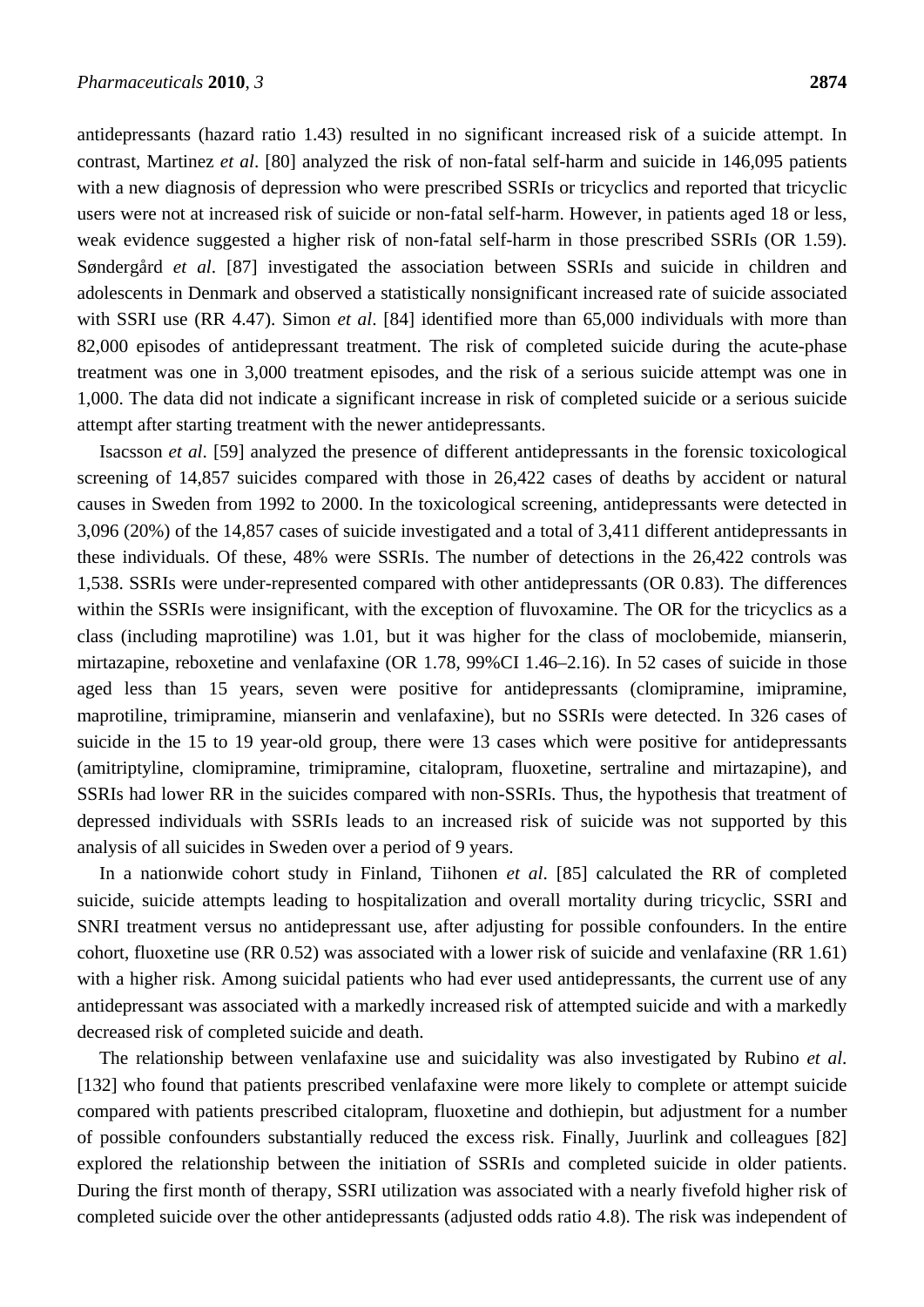a recent diagnosis of depression or the receipt of psychiatric care, and suicides of a violent nature were more common during SSRI therapy. However, the absolute risk of suicide was low, maybe suggesting that the response to these agents may induce suicide only in a vulnerable subgroup of patients.

#### **9. Conclusions**

Research on the possible relationship between pharmacotherapy and suicidal behavior was virtually unknown until a decade ago. An initial case series and several reports, especially in the last ten years, indicated that a minority of depressed patients experience adverse behavioral and emotional responses to treatment with various antidepressant drugs, including SSRIs [38,123,133]. Some ecological studies reported minor decreases of suicide rates by region or over time associated with higher rates of prescribing modern antidepressants, but these correlations are presumably influenced by many factors, including access to clinical care. Most large clinical studies indicate decreased suicidal risk with antidepressant treatment, but others find increases for patients in some age groups. However, these studies often have confounding variables such as an association between antidepressant treatment and more severe depression and, thus, greater suicidal risk. Data pooled from relatively brief, randomized, controlled trials in patients with acute major depression suggest an increase in the risk of suicide attempts, as well as increases in suicidal ideation in younger patients and decreases in elderly patients.

These data, taken together, suggest that antidepressants do not always have a beneficial effect on the risk of suicidal behavior, although they may reduce both suicidal ideation and other depressive symptoms. Peculiar responses, often emerging early in the course of antidepressant treatment, require close clinical follow-up in order to assess the risk of suicide. When this risk is present, treatment should be appropriately modified, for example, by changing antidepressant medication, adding sedating, antipsychotic or mood-stabilizing treatments, and providing additional individual support.

Suggested pharmacological interventions and other clinical steps aimed at safe management of patients at risk for the types of adverse behavioral responses to antidepressants have been described as follows. First, it is crucial to decrease the dose, or suspend antidepressant therapy, if agitation, insomnia or anger emerge. In addition, clinicians should introduce an atypical antipsychotic, anticonvulsant or sedative, and consider lithium for cooperative patients, especially following an inadequate antidepressant response. The collaborative and flexible nature of treatment required must emphasize the clinician's availability for extra visits or contacts, especially in emergencies. Clinicians should express explicit concern for growing discomfort and despair; address suicidality directly and repeatedly; monitor for access to lethal means of self-injury; enlist the help of a family member to monitor the patient; and dispense appropriate medicines.

We conclude that antidepressant drugs generally appear to reduce suicidal ideation in depressed adults, but whether these agents impact suicidality in younger patients with major affective disorders is still a matter of debate. The possible increased suicide rate induced by the growing utilization of antidepressants remains one of the most important public health issues. Clinicians should be vigilant about the possible risk of iatrogenesis in prescribing potent drugs such as antidepressants [134]. The possible existence, particularly in younger patients, of many unrecognized pseudo-unipolar mixed states, which can be a clinical substrate for suicidality, may be one link that explains the increased suicide rate associated with the use of antidepressants in adolescent patients.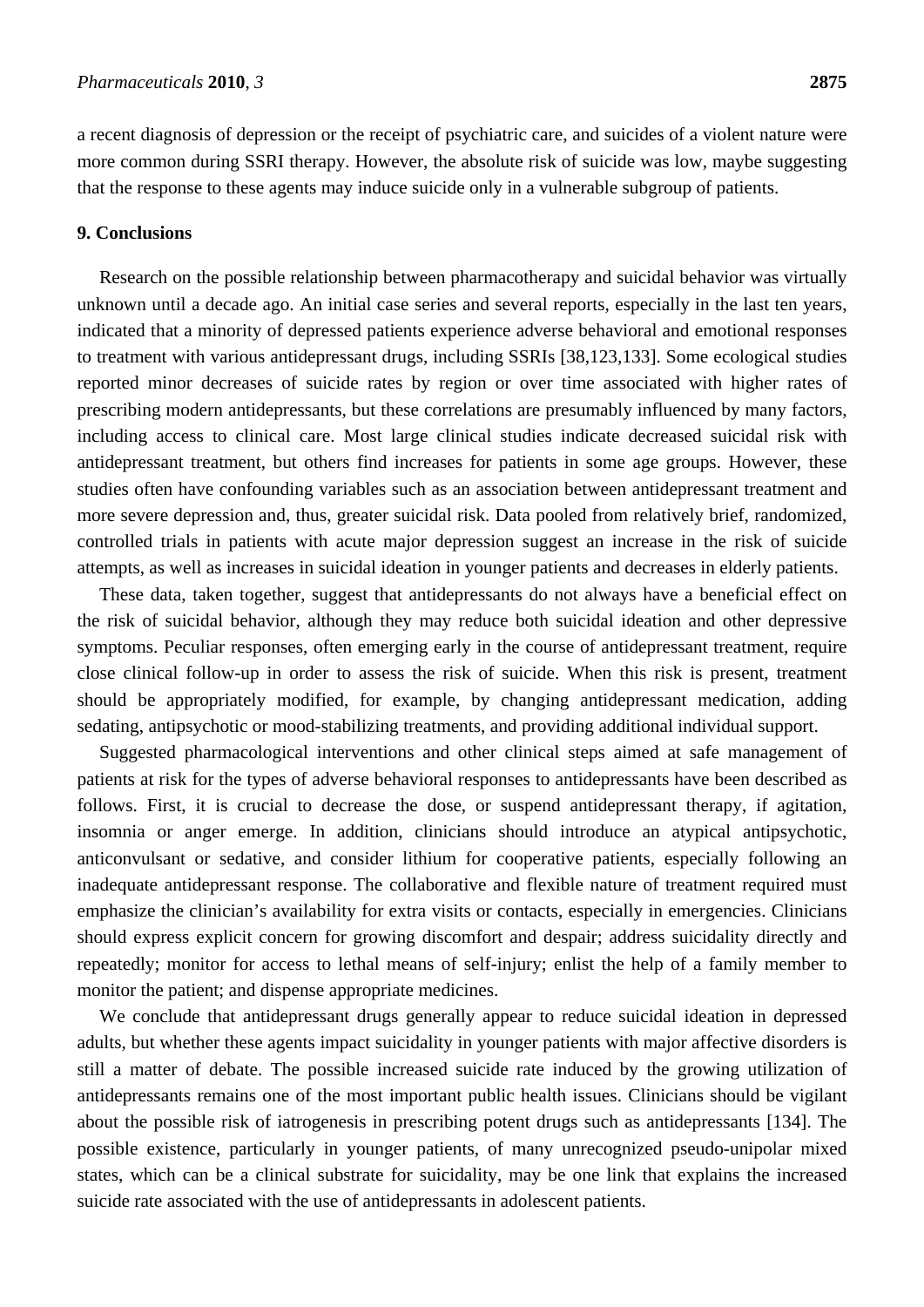### **References and Notes**

- 1. Goldsmith, S.K.; Pellmar, T.C.; Kleinman, A.M.; Bunney, W.E. *Reducing suicide: A national imperative*; Joseph Henry Press: Washington, DC, USA, 2002.
- 2. American Psychiatric Association. *Practice guideline for the assessment and treatment of patients with suicidal behaviors*; American Psychiatric Association: Arlington, VA, USA, 2003.
- 3. Simon, R.I.; Hales, R.E. *The American Psychiatric Publishing textbook of suicide assessment and management*; American Psychiatric Press: Washington, DC, USA, 2006.
- 4. World Health Organization (WHO.) International suicide rates. Available online: www.who.int/mental\_health/prevention/suicide/country\_reports/en/index.html/ (accessed on 23 January 2010).
- 5. Diekstra, R.F. The epidemiology of suicide and parasuicide. *Acta Psychiatr. Scand. Suppl.* **1993**, *371*, 9-20.
- 6. Tondo, L.; Isacsson, G.; Baldessarini, R.J. Suicide in bipolar disorder: Risk and prevention. *CNS Drugs* **2003**, *17*, 491-511.
- 7. Kessler, R.C.; Berglund, P.; Borges, G.; Nock, M.; Wang, P.S. Trends in suicide ideation, plans, gestures, and attempts in the United States, 1990–1992 to 2001–2003. *JAMA* **2005**, *293*, 2487-2495.
- 8. Baldessarini, R.J.; Tondo, L.; Davis, P.; Pompili, M.; Goodwin, F.K.; Hennen, J. Decreased risk of suicides and attempts during long-term lithium treatment: A meta-analytic review. *Bipolar Disord.* **2006**, *8*, 625-639.
- 9. Roy, A. Suicide. In *Kaplan and Sadock's Comprehensive Textbook of Psychiatry*, 7th ed.; Sadock, B.J., Sadock, V.A., Eds.; Lippincott Willians and Wilkins: Philadelphia, PA, USA, 2000; Volume 2, pp. 2031-2040.
- 10. Isacsson, G. Suicide prevention--a medical breakthrough? *Acta Psychiatr. Scand.* **2000**, *102*, 113-117.
- 11. Grunebaum, M.F.; Ellis, S.P.; Li, S.; Oquendo, M.A.; Mann, J.J. Antidepressants and suicide risk in the United States, 1985-1999. *J. Clin. Psychiatry* **2004**, *65*, 1456-1462.
- 12. Tondo, L.; Baldessarini, R.J. Trends in suicide rates: An international perspective. *Ital. J. Psychopathol* **2006**, *12*, 202-203.
- 13. Baldessarini, R.J.; Tondo, L.; Strombom, I.M.; Dominguez, S.; Fawcett, J.; Licinio, J.; Oquendo, M.A.; Tollefson, G.D.; Valuck, R.J.; Tohen, M. Ecological studies of antidepressant treatment and suicidal risks. *Harv. Rev. Psychiatry* **2007**, *15*, 133-145.
- 14. Nordstrom, P.; Samuelsson, M.; Asberg, M. Survival analysis of suicide risk after attempted suicide. *Acta Psychiatr. Scand.* **1995**, *91*, 336-340.
- 15. Harris, E.C.; Barraclough, B. Excess mortality of mental disorder. *Br. J. Psychiatry* **1998**, *173*, 11-53.
- 16. Khan, A.; Leventhal, R.M.; Khan, S.; Brown, W.A. Suicide risk in patients with anxiety disorders: A meta-analysis of the FDA database. *J. Affect. Disord.* **2002**, *68*, 183-190.
- 17. Fawcett, J. Treating impulsivity and anxiety in the suicidal patient. *Ann. NY Acad. Sci.* **2001**, *932*, 94-102; discussion 102-105.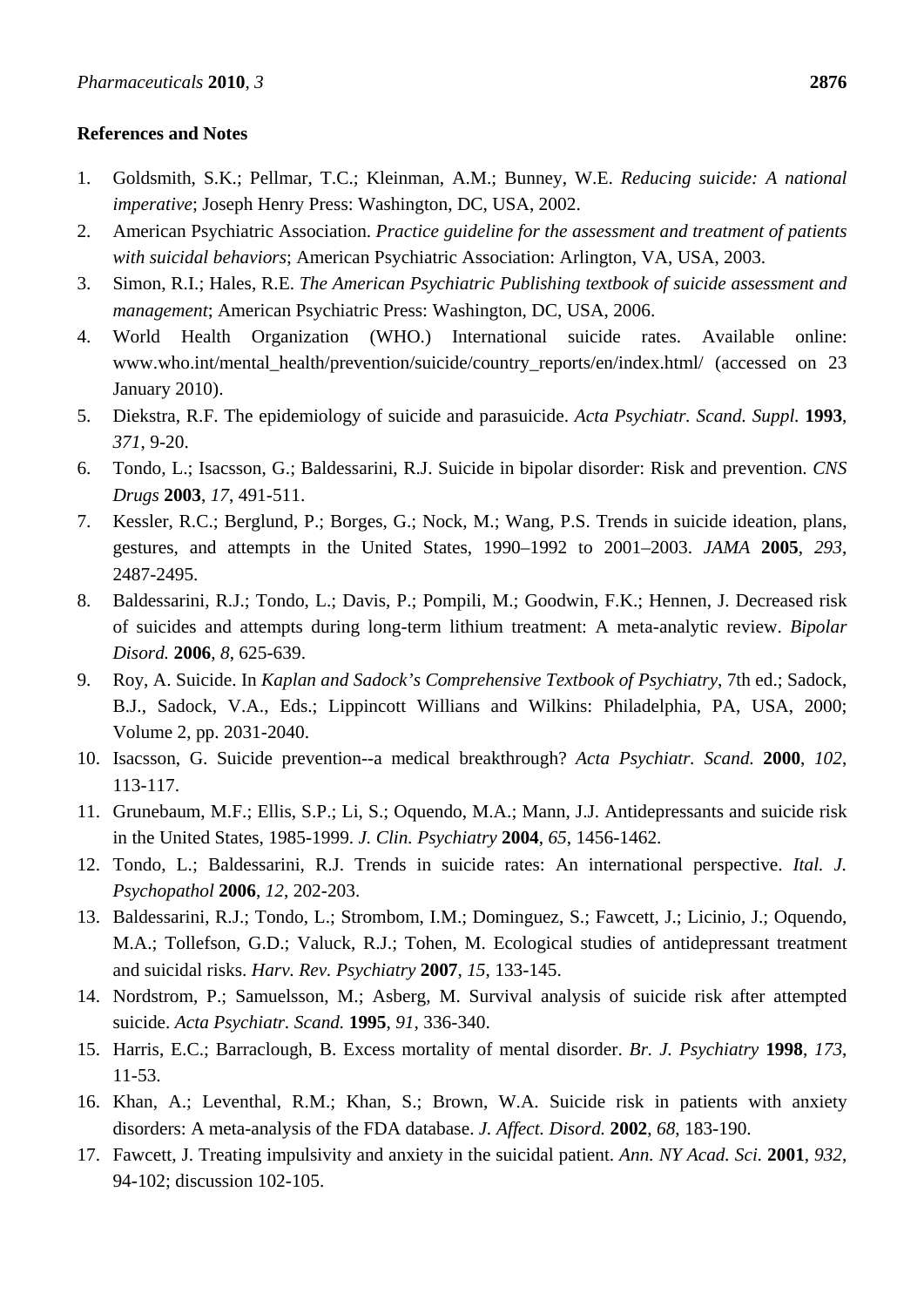- 18. Tondo, L.; Baldessarini, R.J.; Hennen, J.; Minnai, G.P.; Salis, P.; Scamonatti, L.; Masia, M.; Ghiani, C.; Mannu, P. Suicide attempts in major affective disorder patients with comorbid substance use disorders. *J. Clin. Psychiatry* **1999**, *60 Suppl 2*, 63-69; discussion 75-66, 113-116.
- 19. Tondo, L.; Lepri, B.; Baldessarini, R.J. Suicidal risks among 2826 Sardinian major affective disorder patients. *Acta Psychiatr. Scand.* **2007**, *116*, 419-428.
- 20. Judd, L.L.; Akiskal, H.S.; Schettler, P.J.; Endicott, J.; Maser, J.; Solomon, D.A.; Leon, A.C.; Rice, J.A.; Keller, M.B. The long-term natural history of the weekly symptomatic status of bipolar I disorder. *Arch. Gen. Psychiatry* **2002**, *59*, 530-537.
- 21. Post, R.M.; Denicoff, K.D.; Leverich, G.S.; Altshuler, L.L.; Frye, M.A.; Suppes, T.M.; Rush, A.J.; Keck, P.E., Jr.; McElroy, S.L.; Luckenbaugh, D.A.; Pollio, C.; Kupka, R.; Nolen, W.A. Morbidity in 258 bipolar outpatients followed for 1 year with daily prospective ratings on the NIMH life chart method. *J. Clin. Psychiatry* **2003**, *64*, 680-690; quiz 738-689.
- 22. Baldessarini, R.J.; Salvatore, P.; Tohen, M.; Khalsa, H.M.K.; Hennen, J.; González-Pinto, A.; Baethge, C.; Tohen, M. Morbidity from onset in first-episode bipolar I disorder patients: The International-300 study. *Neuropsychopharmacology* **2004**, *29*, S88.
- 23. Joffe, R.T.; MacQueen, G.M.; Marriott, M.; Trevor Young, L. A prospective, longitudinal study of percentage of time spent ill in patients with bipolar I or bipolar II disorders. *Bipolar. Disord.*  **2004**, *6*, 62-66.
- 24. Ghaemi, S.N.; Hsu, D.J.; Soldani, F.; Goodwin, F.K. Antidepressants in bipolar disorder: The case for caution. *Bipolar. Disord.* **2003**, *5*, 421-433.
- 25. Baldessarini, R.J.; Leahy, L.; Arcona, S.; Gause, D.; Zhang, W.; Hennen, J. Patterns of psychotropic drug prescription for U.S. patients with diagnoses of bipolar disorders. *Psychiatr. Serv.* **2007**, *58*, 85-91.
- 26. Koukopoulos, A.; Koukopoulos, A. Agitated depression as a mixed state and the problem of melancholia. *Psychiatr. Clin. North Am.* **1999**, *22*, 547-564.
- 27. Akiskal, H.S.; Benazzi, F.; Perugi, G.; Rihmer, Z. Agitated "unipolar" depression reconceptualized as a depressive mixed state: implications for the antidepressant-suicide controversy. *J. Affect. Disord.* **2005**, *85*, 245-258.
- 28. Maj, M.; Pirozzi, R.; Magliano, L.; Fiorillo, A.; Bartoli, L. Agitated "unipolar" major depression: prevalence, phenomenology, and outcome. *J. Clin. Psychiatry* **2006**, *67*, 712-719.
- 29. National Institutes of Health Consensus Development Conference Statement. Electroconvulsive therapy. *Natl. Inst. Health Consens. Dev. Conf. Consens. Statement* **1985**, *5*, 8 p.
- 30. Weiner, R.D. *Practice of Electroconvulsive Therapy: Recommendations for Treatment, Training, and Privileging. A Task Force Report of the American Psychiatric Association*, 2nd ed.; American Psychiatric Association: Washington, DC, USA, 2000.
- 31. Oquendo, M.A.; Chaudhury, S.R.; Mann, J.J. Pharmacotherapy of suicidal behavior in bipolar disorder. *Arch. Suicide Res.* **2005**, *9*, 237-250.
- 32. Angst, J.; Sellaro, R.; Angst, F. Long-term outcome and mortality of treated *vs*. untreated bipolar and depressed patients: A preliminary report. *Int. J. Psychiatr. Clin. Pract.* **1998**, *2*, 115-119.
- 33. Baldessarini, R.J.; Jamison, K.R. Effects of medical interventions on suicidal behavior. Summary and conclusions. *J. Clin. Psychiatry* **1999**, *60 Suppl 2*, 117-122.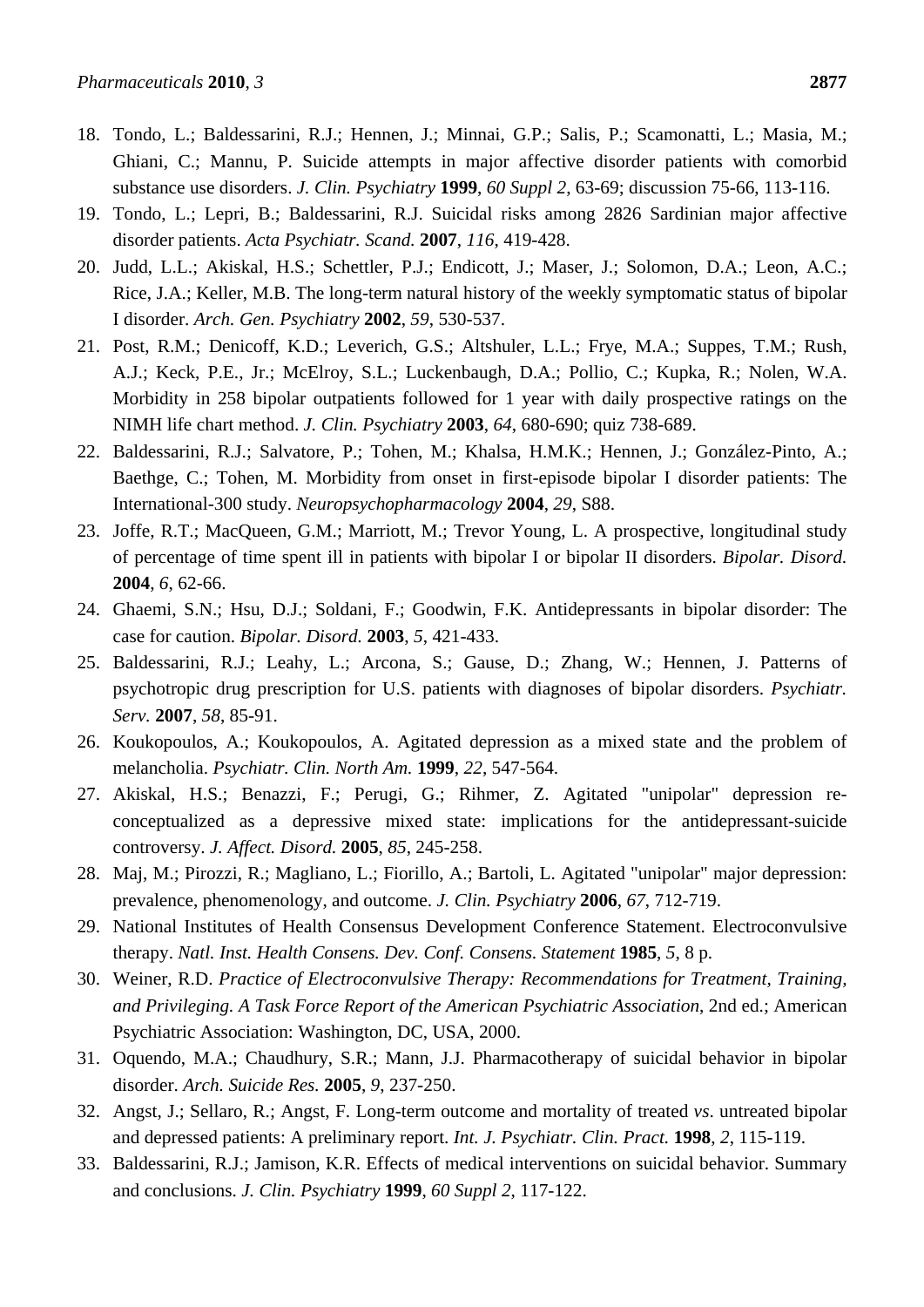- 34. Meltzer, H.Y.; Baldessarini, R.J. Reducing the risk for suicide in schizophrenia and affective disorders. *J. Clin. Psychiatry* **2003**, *64*, 1122-1129.
- 35. Baldessarini, R.J.; Tarazi, F.I. Drug therapy of depression and anxiety disorders, psychosis and mania. In *Goodman and Gilman's Pharmacological Basis of Therapeutics*; 11th ed.; Brunton, L. L., Lazo, J.S., Parker, K.L., Eds.; McGraw-Hill Press: New York, NY, USA, 2005; pp. 429-500.
- 36. Baldessarini, R.J.; Pompili, M.; Tondo, L.; Tsapakis, E.; Soldani, F.; Faedda, G.L.; Hennen, J. Antidepressants and Suicidal Behavior: Are We Hurting Or Helping? *Clin. Neuropsych.* **2005**, *2*, 73-75.
- 37. Baldessarini, R.J.; Pompili, M.; Tondo, L. Suicidal risk in antidepressant drug trials. *Arch. Gen. Psychiatry* **2006**, *63*, 246-248.
- 38. Mann, J.J.; Emslie, G.; Baldessarini, R.J.; Beardslee, W.; Fawcett, J.A.; Goodwin, F.K.; Leon, A.C.; Meltzer, H.Y.; Ryan, N.D.; Shaffer, D.; Wagner, K.D. ACNP Task Force report on SSRIs and suicidal behavior in youth. *Neuropsychopharmacology* **2006**, *31*, 473-492.
- 39. Healy, D. Did regulators fail over selective serotonin reuptake inhibitors? *BMJ* **2006**, *333*, 92-95.
- 40. Klein, D.F. FDA post-marketing safety decisions. *J. Clin. Psychiatry* **2006**, *67*, 1305-1306.
- 41. Moller, H.J. Evidence for beneficial effects of antidepressants on suicidality in depressive patients: a systematic review. *Eur. Arch. Psychiatry Clin. Neurosci.* **2006**, *256*, 329-343.
- 42. Hall, W.D. How have the SSRI antidepressants affected suicide risk? *Lancet* **2006**, *367*, 1959-1962.
- 43. Moller, H.J.; Baldwin, D.S.; Goodwin, G.; Kasper, S.; Okasha, A.; Stein, D.J.; Tandon, R.; Versiani, M. Do SSRIs or antidepressants in general increase suicidality? WPA Section on Pharmacopsychiatry: Consensus statement. *Eur. Arch. Psychiatry Clin. Neurosci.* **2008**, *258 Suppl 3*, 3-23.
- 44. Fergusson, D.; Doucette, S.; Glass, K.C.; Shapiro, S.; Healy, D.; Hebert, P.; Hutton, B. Association between suicide attempts and selective serotonin reuptake inhibitors: Systematic review of randomised controlled trials. *BMJ* **2005**, *330*, 396.
- 45. Barbui, C.; Esposito, E.; Cipriani, A. Selective serotonin reuptake inhibitors and risk of suicide: A systematic review of observational studies. *CMAJ* **2009**, *180*, 291-297.
- 46. Gunnell, D.; Saperia, J.; Ashby, D. Selective serotonin reuptake inhibitors (SSRIs) and suicide in adults: Meta-analysis of drug company data from placebo controlled, randomised controlled trials submitted to the MHRA's safety review. *BMJ* **2005**, *330*, 385.
- 47. Stone, M.; Laughren, T.; Jones, M.L.; Levenson, M.; Holland, P.C.; Hughes, A.; Hammad, T.A.; Temple, R.; Rochester, G. Risk of suicidality in clinical trials of antidepressants in adults: Analysis of proprietary data submitted to US Food and Drug Administration. *BMJ* **2009**, *339*, b2880.
- 48. Laughren, T.; Levin, R. Food and Drug Administration perspective on negative symptoms in schizophrenia as a target for a drug treatment claim. *Schizophr Bull* **2006**, *32*, 220-222.
- 49. Leon, A.C. The revised warning for antidepressants and suicidality: Unveiling the black box of statistical analyses. *Am. J. Psychiatry* **2007**, *164*, 1786-1789.
- 50. Barbui, C.; Furukawa, T.A.; Cipriani, A. Effectiveness of paroxetine in the treatment of acute major depression in adults: A systematic re-examination of published and unpublished data from randomized trials. *CMAJ* **2008**, *178*, 296-305.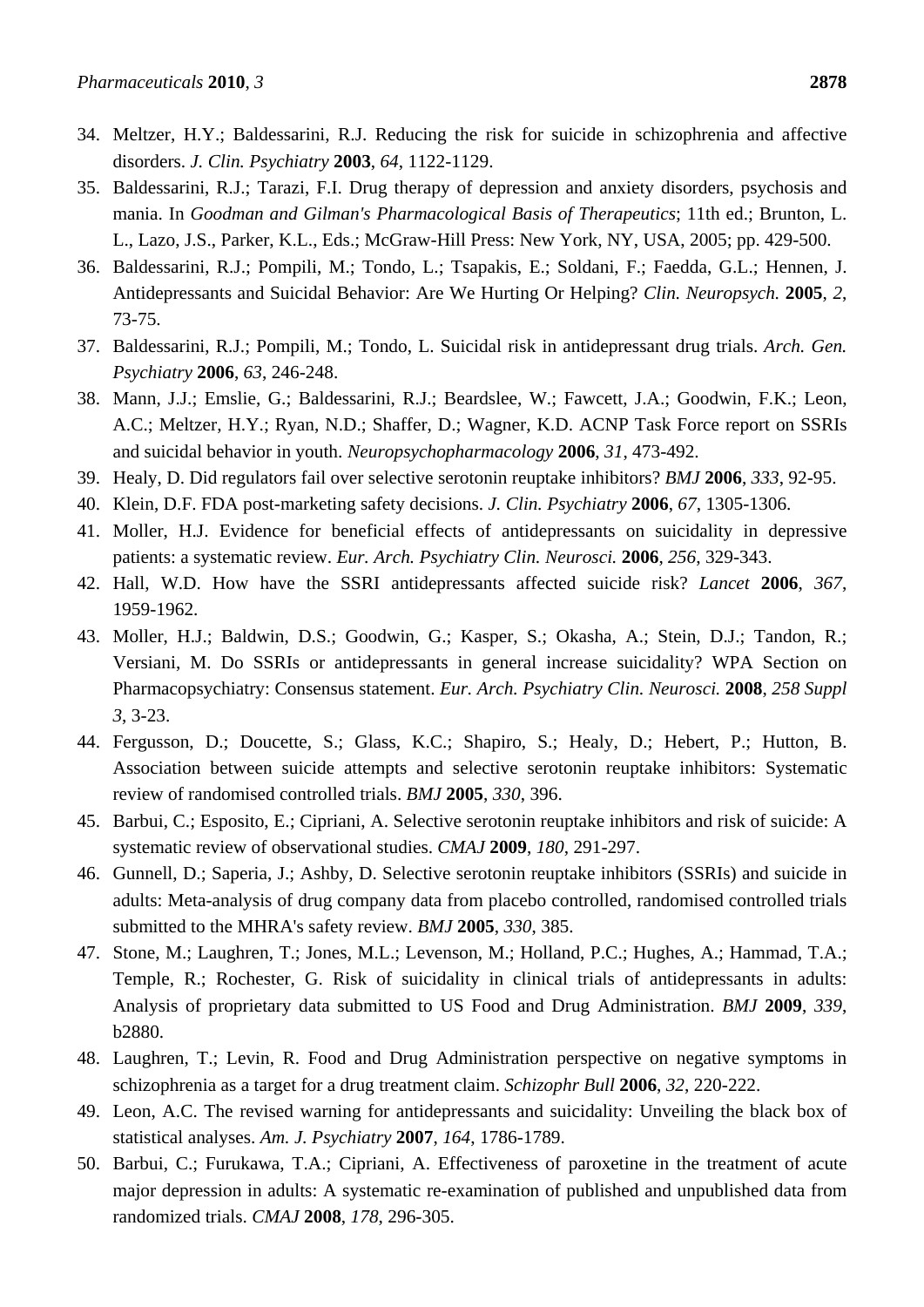- 51. O'Leary, D.; Paykel, E.; Todd, C.; Vardulaki, K. Suicide in primary affective disorders revisited: A systematic review by treatment era. *J. Clin. Psychiatry* **2001**, *62*, 804-811.
- 52. Cipriani, A.; Geddes, J.R.; Barbui, C. Venlafaxine for major depression. *Bmj* **2007**, *334*, 215-216.
- 53. Dubicka, B.; Wilkinson, P. Evidence-based treatment of adolescent major depression. *Evid. Based Ment. Health* **2007**, *10*, 100-102.
- 54. Helgason, T.; Tomasson, H.; Zoega, T. Antidepressants and public health in Iceland. Time series analysis of national data. *Br. J. Psychiatry* **2004**, *184*, 157-162.
- 55. Gibbons, R.D.; Hur, K.; Bhaumik, D.K.; Mann, J.J. The relationship between antidepressant medication use and rate of suicide. *Arch. Gen. Psychiatry* **2005**, *62*, 165-172.
- 56. Gibbons, R.D.; Hur, K.; Bhaumik, D.K.; Mann, J.J. The relationship between antidepressant prescription rates and rate of early adolescent suicide. *Am. J. Psychiatry* **2006**, *163*, 1898-1904.
- 57. Ludwig, J.; Marcotte, D.E. Anti-depressants, suicide, and drug regulation. *J. Policy Anal. Manage.* **2005**, *24*, 249-272.
- 58. Henriksson, S.; Isacsson, G. Increased antidepressant use and fewer suicides in Jamtland county, Sweden, after a primary care educational programme on the treatment of depression. *Acta Psychiatr. Scand.* **2006**, *114*, 159-167.
- 59. Isacsson, G.; Holmgren, P.; Ahlner, J. Selective serotonin reuptake inhibitor antidepressants and the risk of suicide: A controlled forensic database study of 14,857 suicides. *Acta Psychiatr. Scand.* **2005**, *111*, 286-290.
- 60. Sondergard, L.; Kvist, K.; Lopez, A.G.; Andersen, P.K.; Kessing, L.V. Temporal changes in suicide rates for persons treated and not treated with antidepressants in Denmark during 1995- 1999. *Acta Psychiatr. Scand.* **2006**, *114*, 168-176.
- 61. Reseland, S.; Bray, I.; Gunnell, D. Relationship between antidepressant sales and secular trends in suicide rates in the Nordic countries. *British Journal of Psychiatry. VOL* **2006**, *188*, 354-358.
- 62. Sebestyen, B.; Rihmer, Z.; Balint, L.; Szokontor, N.; Gonda, X.; Gyarmati, B.; Bodecs, T.; Sandor, J. Gender differences in antidepressant use-related seasonality change in suicide mortality in Hungary, 1998-2006. *World J. Biol. Psychiatry* **2010**, *11*, 579-585.
- 63. Kalmar, S.; Szanto, K.; Rihmer, Z.; Mazumdar, S.; Harrison, K.; Mann, J.J. Antidepressant prescription and suicide rates: Effect of age and gender. *Suicide Life Threat. Behav.* **2008**, *38*, 363-374.
- 64. Freedman, D. The Ecological Fallacy. Available online: http://www.stat.berkeley.edu/~census/ecofall.txt (accessed 24 January, 2010).
- 65. Schneeweiss, S.; Patrick, A.R.; Solomon, D.H.; Mehta, J.; Dormuth, C.; Miller, M.; Lee, J.C.; Wang, P.S. Variation in the risk of suicide attempts and completed suicides by antidepressant agent in adults: A propensity score-adjusted analysis of 9 years' data. *Arch. Gen. Psychiatry* **2010**, *67*, 497-506.
- 66. Bailly, D. Antidepressant use in children and adolescents. *Arch. Pediatr.* **2009**, *16*, 1415-1418.
- 67. Alderman, C.P. Suicidal behavior and psychotropic medications for adolescents: An uneasy association, as yet not clarified. *Ann. Pharmacother.* **2009**, *43*, 2093-2095.
- 68. Masi, G.; Liboni, F.; Brovedani, P. Pharmacotherapy of major depressive disorder in adolescents. *Expert Opin. Pharmacother.* **2010**, *11*, 375-386.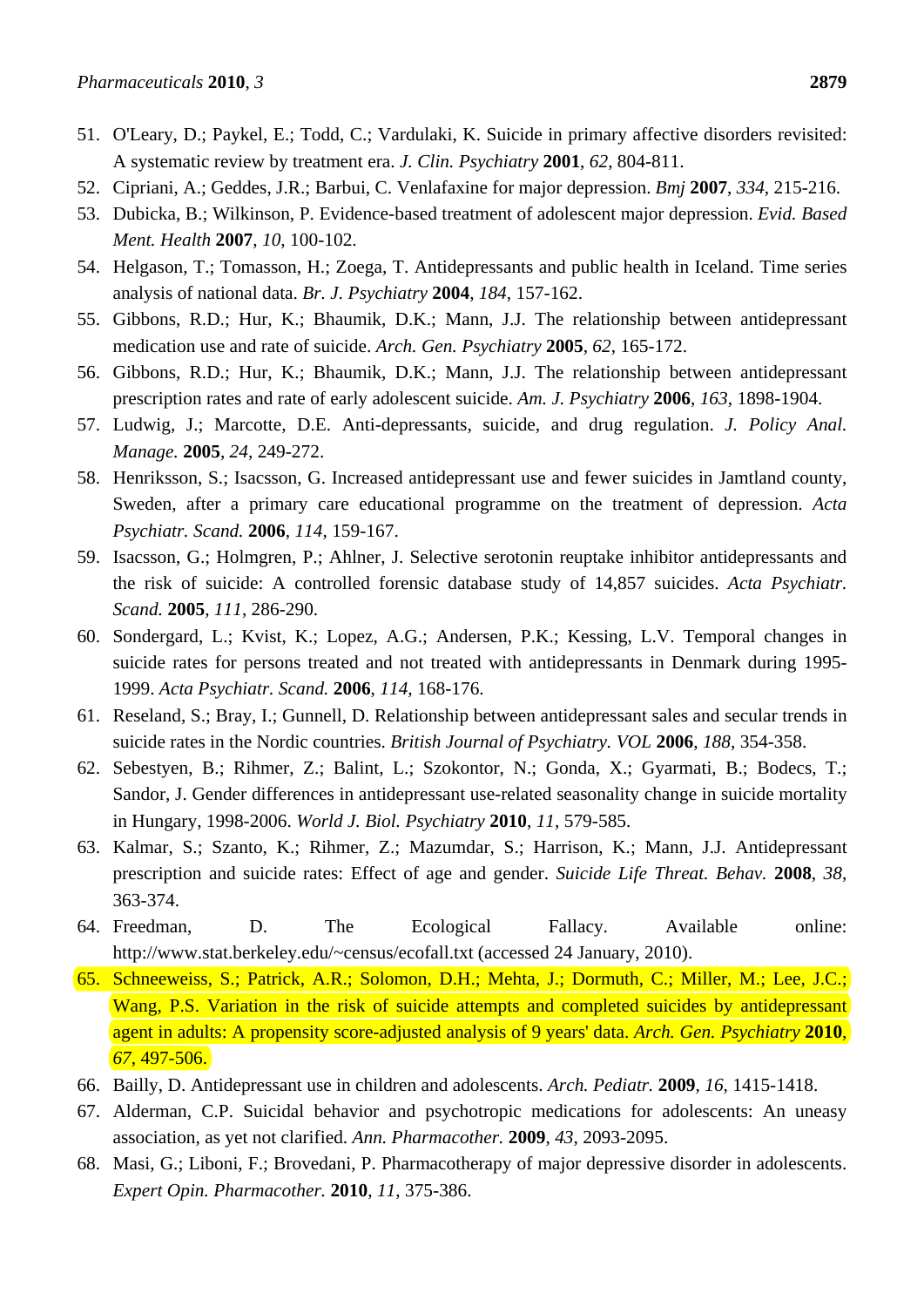- 69. Schneeweiss, S.; Patrick, A.R.; Solomon, D.H.; Dormuth, C.R.; Miller, M.; Mehta, J.; Lee, J.C.; Wang, P.S. Comparative safety of antidepressant agents for children and adolescents regarding suicidal acts. *Pediatrics* **2010**, *125*, 876-888.
- 70. Reeves, R.R.; Ladner, M.E. Antidepressant-Induced Suicidality: An Update. *CNS Neurosci. Ther.*  **2010**.
- 71. Jick, S.S.; Dean, A.D.; Jick, H. Antidepressants and suicide. *BMJ* **1995**, *310*, 215-218.
- 72. Jick, H.; Kaye, J.A.; Jick, S.S. Antidepressants and the risk of suicidal behaviors. *JAMA* **2004**, *292*, 338-343.
- 73. Warshaw, M.G.; Keller, M.B. The relationship between fluoxetine use and suicidal behavior in 654 subjects with anxiety disorders. *J. Clin. Psychiatry* **1996**, *57*, 158-166.
- 74. Leon, A.C.; Keller, M.B.; Warshaw, M.G.; Mueller, T.I.; Soloman, D.A.; Coryell, W.; Endicott, J. A prospective study of fluoxetine treatment and suicidal behavior in affectively ill subjects. *Am. J. Psychiatry* **1999**, *156*, 195-201.
- 75. Oquendo, M.A.; Kamali, M.; Ellis, S.P.; Grunebaum, M.F.; Malone, K.M.; Brodsky, B.S.; Sackeim, H.A.; Mann, J.J. Adequacy of antidepressant treatment after discharge and the occurrence of suicidal acts in major depression: A prospective study. *Am. J. Psychiatry* **2002**, *159*, 1746-1751.
- 76. Yerevanian, B.I.; Koek, R.J.; Feusner, J.D.; Hwang, S.; Mintz, J. Antidepressants and suicidal behaviour in unipolar depression. *Acta Psychiatr. Scand.* **2004**, *110*, 452-458.
- 77. Angst, J.; Angst, F.; Gerber-Werder, R.; Gamma, A. Suicide in 406 mood-disorder patients with and without long-term medication: A 40 to 44 years' follow-up. *Arch. Suicide Res.* **2005**, *9*, 279-300.
- 78. Barak, Y.; Olmer, A.; Aizenberg, D. Antidepressants reduce the risk of suicide among elderly depressed patients. *Neuropsychopharmacology* **2006**, *31*, 178-181.
- 79. Didham, R.C.; McConnell, D.W.; Blair, H.J.; Reith, D.M. Suicide and self-harm following prescription of SSRIs and other antidepressants: Confounding by indication. *Br. J. Clin. Pharmacol.* **2005**, *60*, 519-525.
- 80. Martinez, C.; Rietbrock, S.; Wise, L.; Ashby, D.; Chick, J.; Moseley, J.; Evans, S.; Gunnell, D. Antidepressant treatment and the risk of fatal and non-fatal self harm in first episode depression: Nested case-control study. *BMJ* **2005**, *330*, 389.
- 81. Bauer, M.S.; Wisniewski, S.R.; Marangell, L.B.; Chessick, C.A.; Allen, M.H.; Dennehy, E.B.; Miklowitz, D.J.; Thase, M.E.; Sachs, G.S. Are antidepressants associated with new-onset suicidality in bipolar disorder? A prospective study of participants in the Systematic Treatment Enhancement Program for Bipolar Disorder (STEP-BD). *J. Clin. Psychiatry* **2006**, *67*, 48-55.
- 82. Juurlink, D.N.; Mamdani, M.M.; Kopp, A.; Redelmeier, D.A. The risk of suicide with selective serotonin reuptake inhibitors in the elderly. *Am. J. Psychiatry* **2006**, *163*, 813-821.
- 83. Olfson, M.; Marcus, S.C.; Shaffer, D. Antidepressant drug therapy and suicide in severely depressed children and adults: A case-control study. *Arch. Gen. Psychiatry* **2006**, *63*, 865-872.
- 84. Simon, G.E.; Savarino, J.; Operskalski, B.; Wang, P.S. Suicide risk during antidepressant treatment. *Am. J. Psychiatry* **2006**, *163*, 41-47.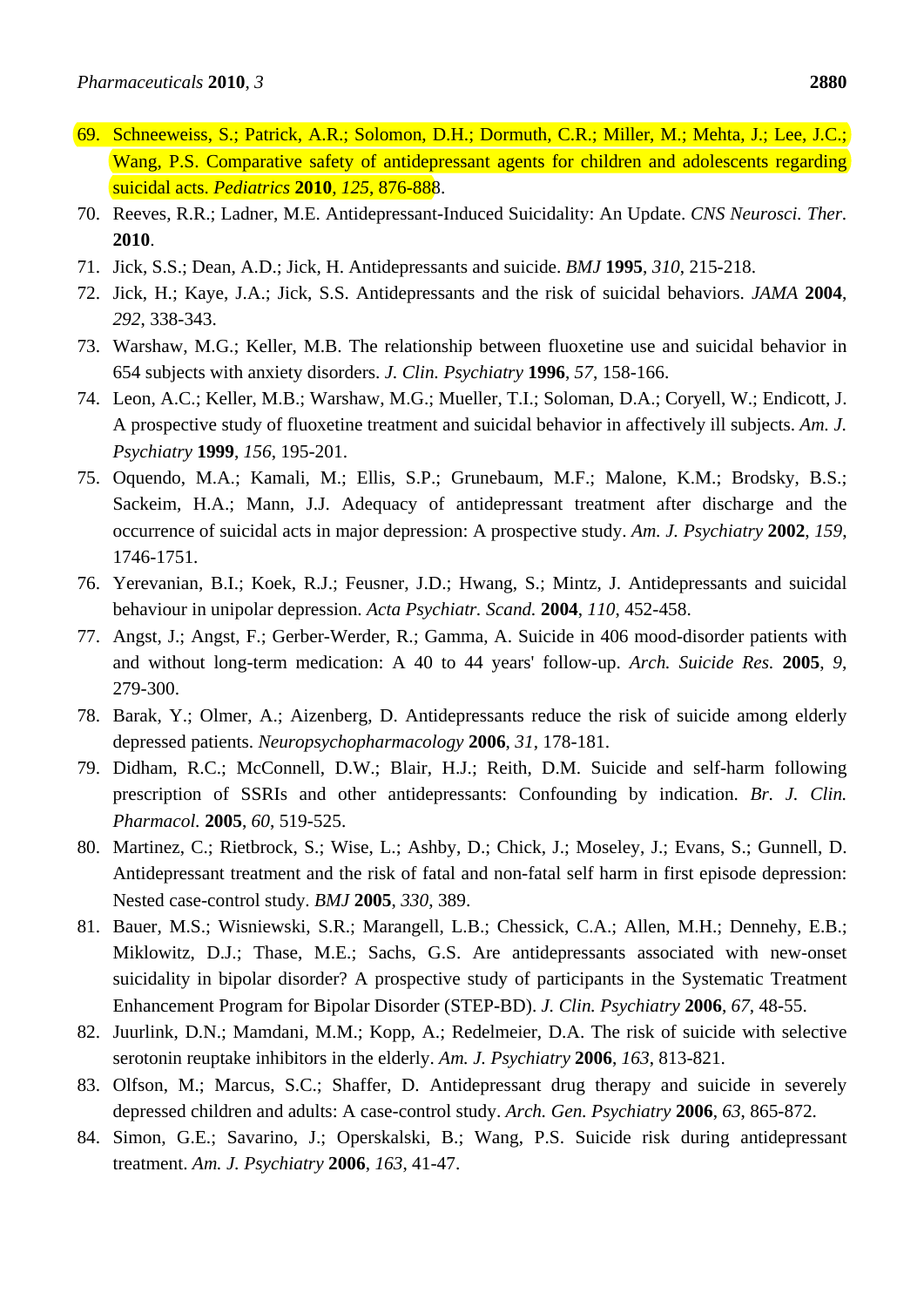- 85. Tiihonen, J.; Lonnqvist, J.; Wahlbeck, K.; Klaukka, T.; Tanskanen, A.; Haukka, J. Antidepressants and the risk of suicide, attempted suicide, and overall mortality in a nationwide cohort. *Arch. Gen. Psychiatry* **2006**, *63*, 1358-1367.
- 86. Sondergard, L.; Kvist, K.; Andersen, P.K.; Kessing, L.V. Do antidepressants prevent suicide? *Int. Clin. Psychopharmacol.* **2006**, *21*, 211-218.
- 87. Sondergard, L.; Kvist, K.; Andersen, P.K.; Kessing, L.V. Do antidepressants precipitate youth suicide?: a nationwide pharmacoepidemiological study. *Eur. Child Adolesc. Psychiatry* **2006**, *15*, 232-240.
- 88. Khan, A.; Warner, H.A.; Brown, W.A. Symptom reduction and suicide risk in patients treated with placebo in antidepressant clinical trials: An analysis of the Food and Drug Administration database. *Arch. Gen. Psychiatry* **2000**, *57*, 311-317.
- 89. Khan, A.; Khan, S.; Kolts, R.; Brown, W.A. Suicide rates in clinical trials of SSRIs, other antidepressants, and placebo: analysis of FDA reports. *Am. J. Psychiatry* **2003**, *160*, 790-792.
- 90. Acharya, N.; Rosen, A.S.; Polzer, J.P.; D'Souza, D.N.; Perahia, D.G.; Cavazzoni, P.A.; Baldessarini, R.J. Duloxetine: Meta-analyses of suicidal behaviors and ideation in clinical trials for major depressive disorder. *J. Clin. Psychopharmacol.* **2006**, *26*, 587-594.
- 91. Bostwick, J.M.; Pankratz, V.S. Affective disorders and suicide risk: a reexamination. *Am. J. Psychiatry* **2000**, *157*, 1925-1932.
- 92. Tollefson, G.D.; Rampey, A.H., Jr.; Beasley, C.M., Jr.; Enas, G.G.; Potvin, J.H. Absence of a relationship between adverse events and suicidality during pharmacotherapy for depression. *J. Clin. Psychopharmacol.* **1994**, *14*, 163-169.
- 93. Storosum, J.G.; van Zwieten, B.J.; van den Brink, W.; Gersons, B.P.; Broekmans, A.W. Suicide risk in placebo-controlled studies of major depression. *Am. J. Psychiatry* **2001**, *158*, 1271-1275.
- 94. U.S. Food and Drug Administration (FDA) Antidepressant use in children, adolescents, and adults. Available online: http://www.fda.gov/Drugs/DrugSafety/InformationbyDrugClass/- UCM096273 (Accessed 18 June 2010).
- 95. Hammad, T.A.; Laughren, T.P.; Racoosin, J.A. Suicide rates in short-term randomized controlled trials of newer antidepressants. *J. Clin. Psychopharmacol.* **2006**, *26*, 203-207.
- 96. Hammad, T.A.; Laughren, T.; Racoosin, J. Suicidality in pediatric patients treated with antidepressant drugs. *Arch. Gen. Psychiatry* **2006**, *63*, 332-339.
- 97. MHRA (UK Medicines and Health Regulatory Agency) Selective serotonin reuptake inhibitor (SSRI) antidepressants: Committee on Safety of Medicines (CSM) working group findings. Available online: http://www.mhra.gov.uk/news/2004/2004.htm (Accessed 21 August 2010).
- 98. Beasley, C.M., Jr.; Dornseif, B.E.; Bosomworth, J.C.; Sayler, M.E.; Rampey, A.H., Jr.; Heiligenstein, J.H.; Thompson, V.L.; Murphy, D.J.; Masica, D.N. Fluoxetine and suicide: A metaanalysis of controlled trials of treatment for depression. *BMJ* **1991**, *303*, 685-692.
- 99. Filteau, M.J.; Lapierre, Y.D.; Bakish, D.; Blanchard, A. Reduction in suicidal ideation with SSRIs: A review of 459 depressed patients. *J. Psychiatry Neurosci.* **1993**, *18*, 114-119.
- 100. Pedersen, A.G. Escitalopram and suicidality in adult depression and anxiety. *Int. Clin. Psychopharmacol.* **2005**, *20*, 139-143.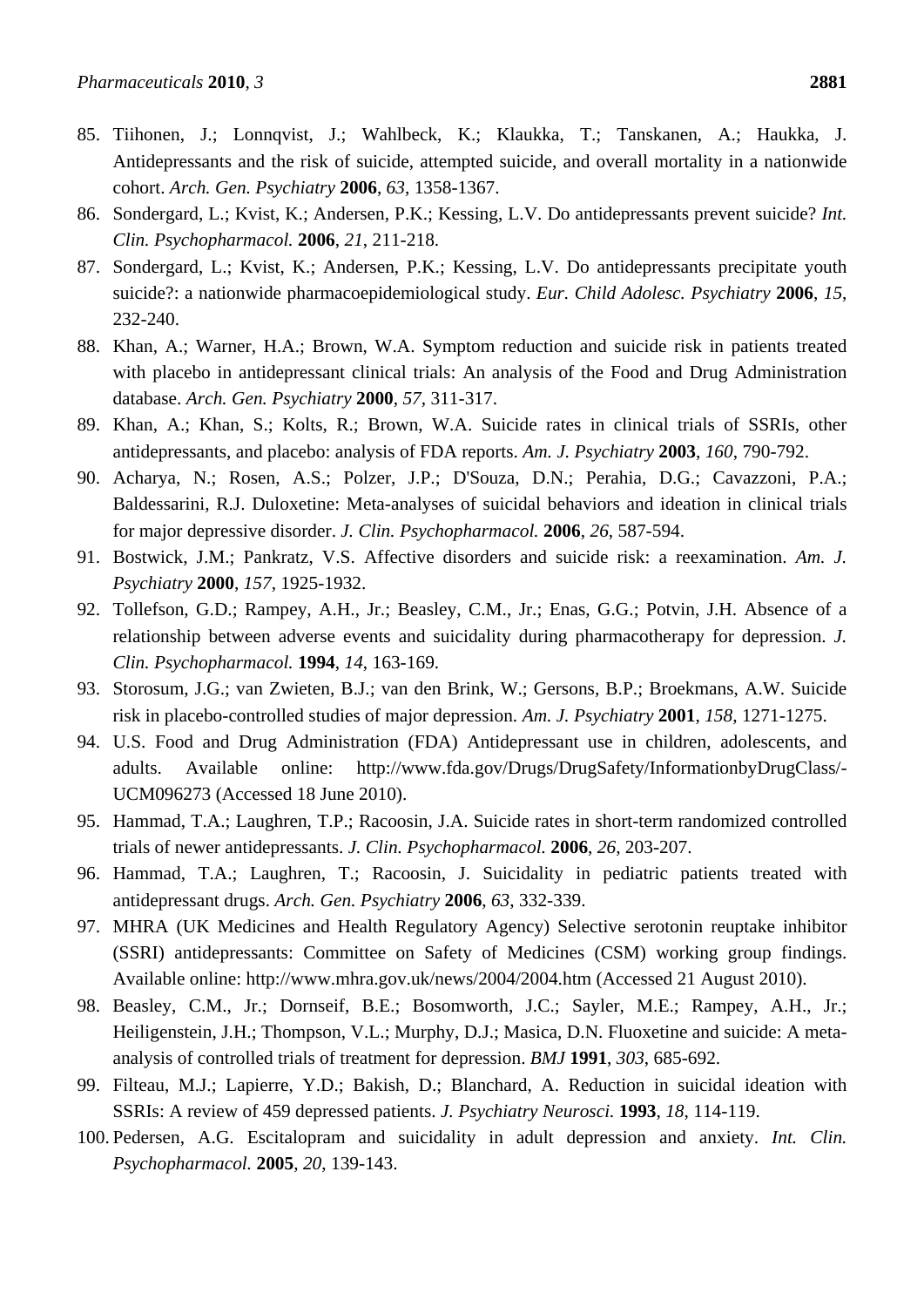- 101. Baldessarini, R.J.; Tondo, L. Psychopharmacology for suicide prevention. In *Suicide in psichiatric disorders*; Tatarelli, R., Pompili, M., Girardi, P., Eds.; Nova Science Publischers Inc.: New York, NY, USA, 2007.
- 102. Tsapakis, E.M.; Soldani, F.; Tondo, L.; Baldessarini, R.J. Efficacy of antidepressants in juvenile depression: Meta-analysis. *Br. J. Psychiatry* **2008**, *193*, 10-17.
- 103. March, J.; Silva, S.; Petrycki, S.; Curry, J.; Wells, K.; Fairbank, J.; Burns, B.; Domino, M.; McNulty, S.; Vitiello, B.; Severe, J. Fluoxetine, cognitive-behavioral therapy, and their combination for adolescents with depression: Treatment for Adolescents With Depression Study (TADS) randomized controlled trial. *JAMA* **2004**, *292*, 807-820.
- 104. Barbui, C.; Campomori, A.; D'Avanzo, B.; Negri, E.; Garattini, S. Antidepressant drug use in Italy since the introduction of SSRIs: National trends, regional differences and impact on suicide rates. *Soc. Psychiatry Psychiatr. Epidemiol.* **1999**, *34*, 152-156.
- 105. Guaiana, G.; Andretta, M.; Corbari, L.; Mirandola, M.; Sorio, A.; D'Avanzo, B.; Barbui, C. Antidepressant drug consumption and public health indicators in Italy, 1955 to 2000. *J. Clin. Psychiatry* **2005**, *66*, 750-755.
- 106. Carlsten, A.; Waern, M.; Ekedahl, A.; Ranstam, J. Antidepressant medication and suicide in Sweden. *Pharmacoepidemiol. Drug Saf.* **2001**, *10*, 525-530.
- 107. Ohberg, A.; Vuori, E.; Klaukka, T.; Lonnqvist, J. Antidepressants and suicide mortality. *J. Affect. Disord.* **1998**, *50*, 225-233.
- 108. Rihmer, Z.; Appleby, L.; Rihmer, A.; Belso, N. Decreasing suicide in Hungary. *Br. J. Psychiatry*  **2000**, *177*, 84.
- 109. Rihmer, Z. Can better recognition and treatment of depression reduce suicide rates? A brief review. *Eur. Psychiatry* **2001**, *16*, 406-409.
- 110. Rihmer, Z. Do SSRIs increase the risk of suicide among depressives even if they are taking only placebo? *Psychother. Psychosom.* **2003**, *72*, 357-358; author reply 359-360.
- 111. Hall, W.D.; Mant, A.; Mitchell, P.B.; Rendle, V.A.; Hickie, I.B.; McManus, P. Association between antidepressant prescribing and suicide in Australia, 1991-2000: trend analysis. *BMJ*  **2003**, *326*, 1008.
- 112. Levi, F.; La Vecchia, C.; Lucchini, F.; Negri, E.; Saxena, S.; Maulik, P.K.; Saraceno, B. Trends in mortality from suicide, 1965-99. *Acta Psychiatr. Scand.* **2003**, *108*, 341-349.
- 113. Levi, F.; La Vecchia, C.; Saraceno, B. Global suicide rates. *Eur. J. Public Health* **2003**, *13*, 97-98.
- 114. Davis, A.; Gilhooley, M.; Agius, M.; Zaman, R. Suicide risk and choice of antidepressant. *Psychiatr. Danub.* **2010**, *22*, 358-359.
- 115. Gunnell, D.; Middleton, N.; Whitley, E.; Dorling, D.; Frankel, S. Why are suicide rates rising in young men but falling in the elderly?-- a time-series analysis of trends in England and Wales 1950-1998. *Soc. Sci. Med.* **2003**, *57*, 595-611.
- 116. Kasper, S.; Montgomery, S.A.; Moller, H.J.; van Oers, H.J.; Jan Schutte, A.; Vrijland, P.; van der Meulen, E.A. Longitudinal analysis of the suicidal behaviour risk in short-term placebo-controlled studies of mirtazapine in major depressive disorder. *World J. Biol. Psychiatry* **2010**, *11*, 36-44.
- 117. Kelly, C.B.; Ansari, T.; Rafferty, T.; Stevenson, M. Antidepressant prescribing and suicide rate in Northern Ireland. *Eur. Psychiatry* **2003**, *18*, 325-328.